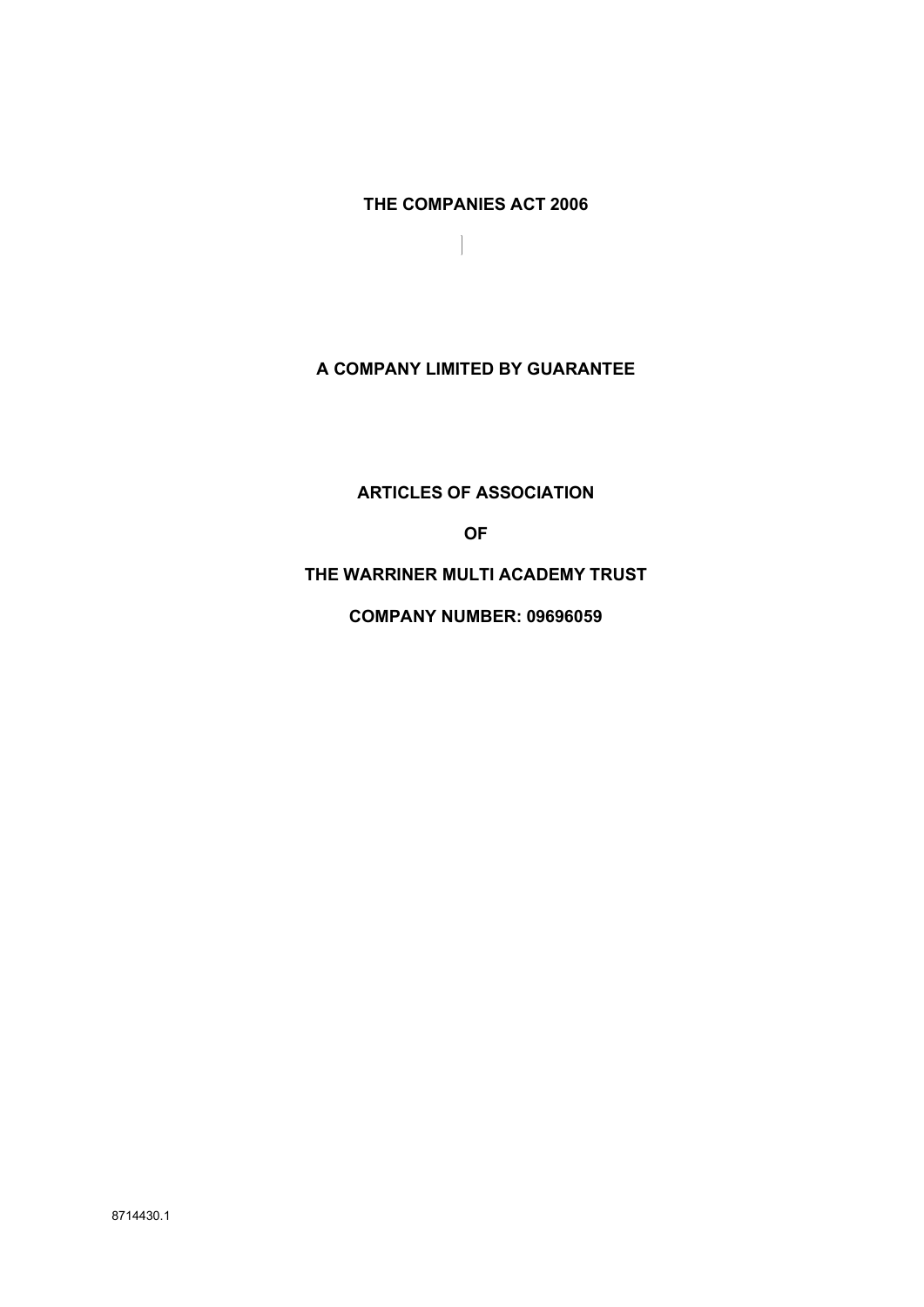#### THE COMPANIES ACT 2006

#### COMPANY LIMITED BY GUARANTEE

# ARTICLES OF ASSOCIATION

#### OF

## THE WARRINER MULTI ACADEMY TRUST

#### INTERPRETATION

- 1. In these Articles:-
	- (a) "the Academies" means all the schools and educational institutions referred to in Article 4 and operated by the Company (and "Academy" means any one of those schools or educational institutions);
	- (b) "Academy Financial Year" means the academic year from  $1<sup>st</sup>$  of September to 31<sup>st</sup> of August of the following year;
	- (c) "the Articles" means these Articles of Association of the Company (excluding, for the avoidance of doubt, any Scheme of Delegation which may be appended to these Articles or adopted by the Directors);
	- (d) "Chief Executive Officer" means such person as may be appointed by the Directors as the Chief Executive Officer of the Company;
	- (e) "clear days" in relation to the period of a notice means the period excluding the day when the notice is given or deemed to be given and the day on which it is to take effect;
	- (f) "Clerk" means the clerk to the Directors or any other person appointed to perform the duties of the clerk to the Directors, including a joint, assistant or deputy clerk;
	- (g) "Company" means, save as otherwise defined at Article 6.9, the company intended to be regulated by these Articles and referred to in Article 2;
	- (h) "Diocese" means the Church of England diocese in which any Academy is situated;
	- (i) "Diocesan Board of Education" means that body constituted under the Diocesan Boards of Education Measure 1991 for the Diocese and any successor body;
	- (j) "Directors" means the directors of the Company subject to the definition of this term at Article 6.9(b) in relation to Articles 6.2-6.9;
	- (k) "electronic form" has the meaning given in section 1168 of the Companies Act 2006;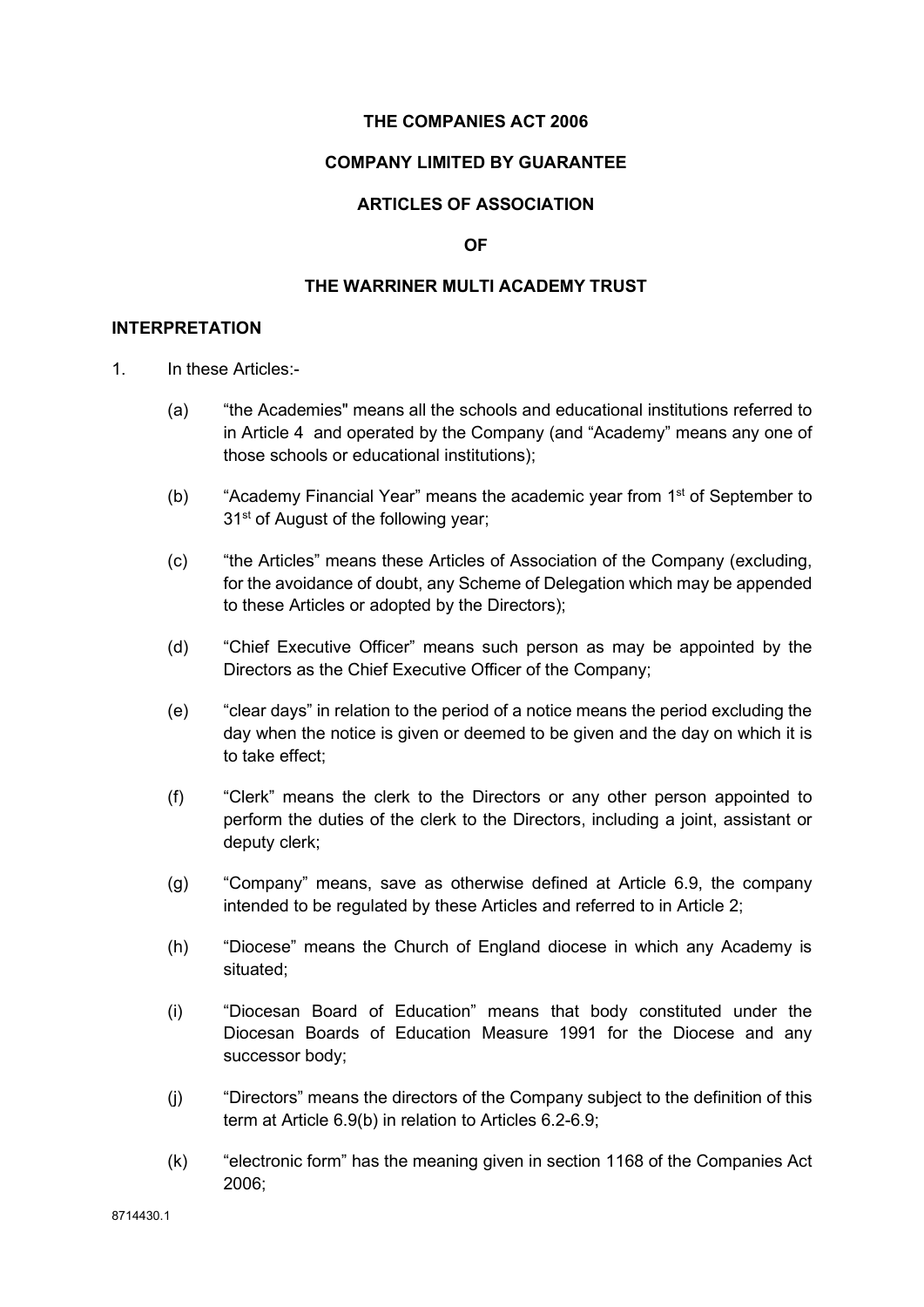- (l) "Financial Expert" means an individual, company or firm who is authorised to give investment advice under the Financial Services and Markets Act 2000;
- (m) "General Meeting" means a meeting of the Members of the Company convened in accordance with these Articles, and "Annual General Meeting" shall mean the yearly meeting of the Members convened in accordance with these Articles;
- (n) "Local Authority Associated Person" means any person associated (within the meaning given in section 69(5) of the Local Government and Housing Act 1989) with any local authority by which the Company is influenced;
- (o) "Local Governing Bodies" means the committees appointed pursuant to Articles 100-102 and 104 (and "Local Governing Body" means any one of these committees);
- (p) "the Measure" means the Diocesan Boards of Education Measure 1991;
- (q) "Member" means a member of the Company and someone who as such is bound by the undertaking contained in Article 8;
- (r) "the Memorandum" means the Memorandum of Association of the Company;
- (s) "Office" means the registered office of the Company;
- (t) "Parent Directors" means those Directors elected or appointed pursuant to Articles 53 – 56 inclusive;
- (u) "Parent Local Governor" means the parent member of a Local Governing Body elected or appointed in accordance with Articles 54-56;
- (v) "Principals" means the head teachers of the Academies (and "Principal" means any one of these head teachers);
- (w) "Principal Regulator" means the body or person appointed as the Principal Regulator under the Charities Act 2011;
- (x) "Relevant Funding Agreement" means the agreement or agreements entered into by the Company and the Secretary of State under section 1 of the Academies Act 2010 for the establishment of any Academy, including any variation or supplemental agreements thereof;
- (y) "Scheme of Delegation" means an instrument by the Directors delegating such powers and responsibilities of the Directors as may be appropriate for them to delegate to the Local Governing Bodies consistently with the Object;
- (z) "the seal" means the common seal of the Company if it has one;
- (aa) "Secretary of State" means the Secretary of State for Education or successor;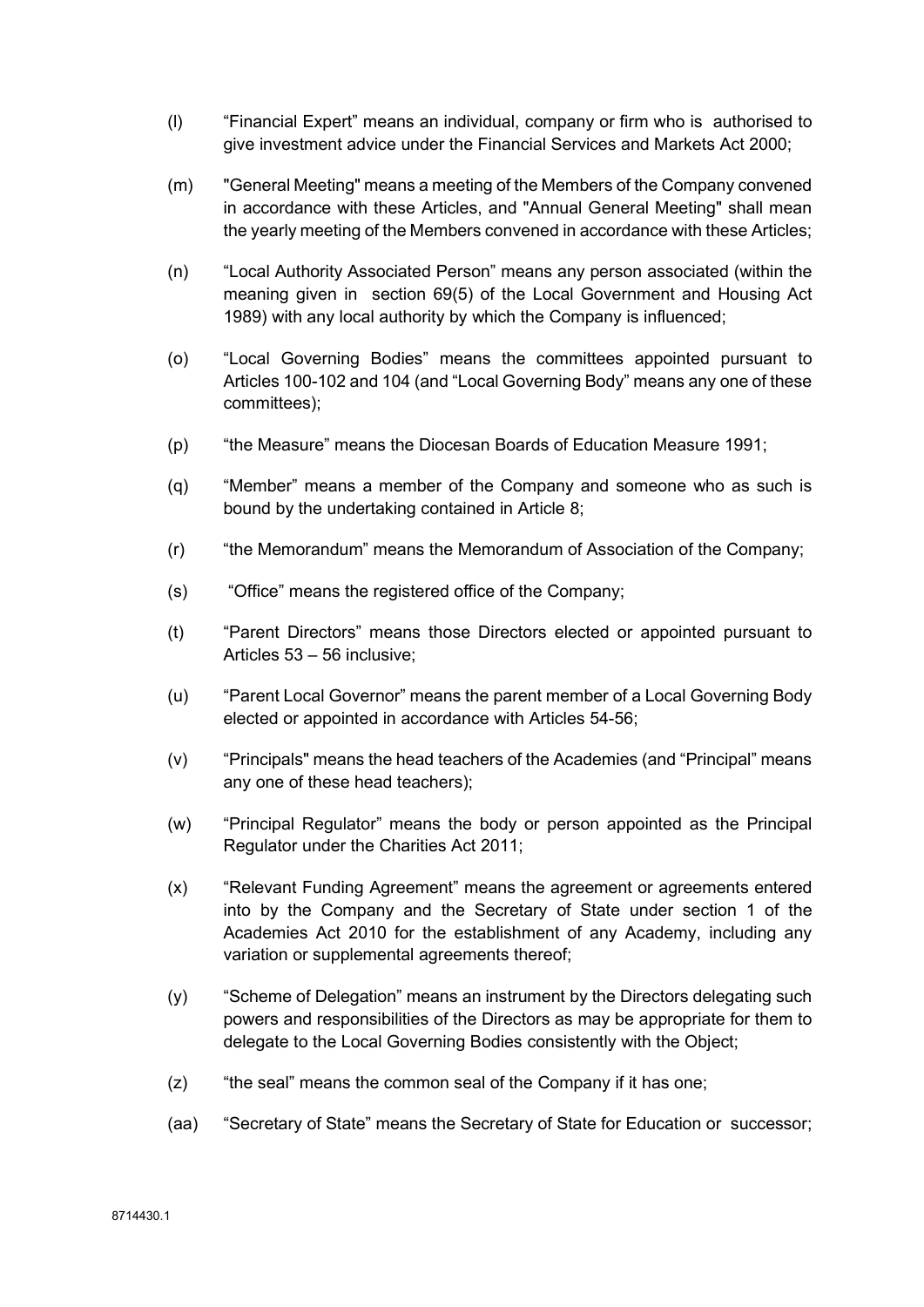- (bb) "Teacher" means a person employed under a contract of employment or a contract for services or otherwise engaged to provide his services as a teacher at one or more Academies;
- (cc) "Site Trustees" means those Site Trustees holding the site of any Academy and providing it to the Company for use and occupation by that Academy;
- (dd) "the United Kingdom" means Great Britain and Northern Ireland;
- (ee) words importing the masculine gender only shall include the feminine gender. Words importing the singular number shall include the plural number, and vice versa;
- (ff) subject as aforesaid, words or expressions contained in these Articles shall, unless the context requires otherwise, bear the same meaning as in the Companies Act 2006, as appropriate;
- (gg) any reference to a statute or statutory provision or measure shall include any statute or statutory provision or measure which replaces or supersedes such statute or statutory provision or measure including any modification or amendment thereto.
- (hh) a reference to a "document" includes, unless otherwise specified, any document sent or supplied in electronic form;
- (ii) a reference to a document being signed or to a signature includes references to it being executed under hand or under seal or by any other method and in the case of a communication in electronic form, such references are to it being authenticated as specified by the Companies Acts;
- (jj) any reference to a "meeting" in these Articles includes, except where inconsistent with any legal obligation:
	- a. a physical meeting;
	- b. a video conference, an internet video facility or similar electronic method allowing simultaneous visual and audio participation; and
	- c. telephone conferencing;
- (kk) a reference to a "parent" of a pupil, student or child in these Articles includes a person who is caring for a pupil, student or child.
- 2. The company's name is The Warriner Multi Academy Trust (and in this document it is called "the Company").
- 3. The Company's registered office is to be situated in England and Wales.

#### **OBJECT**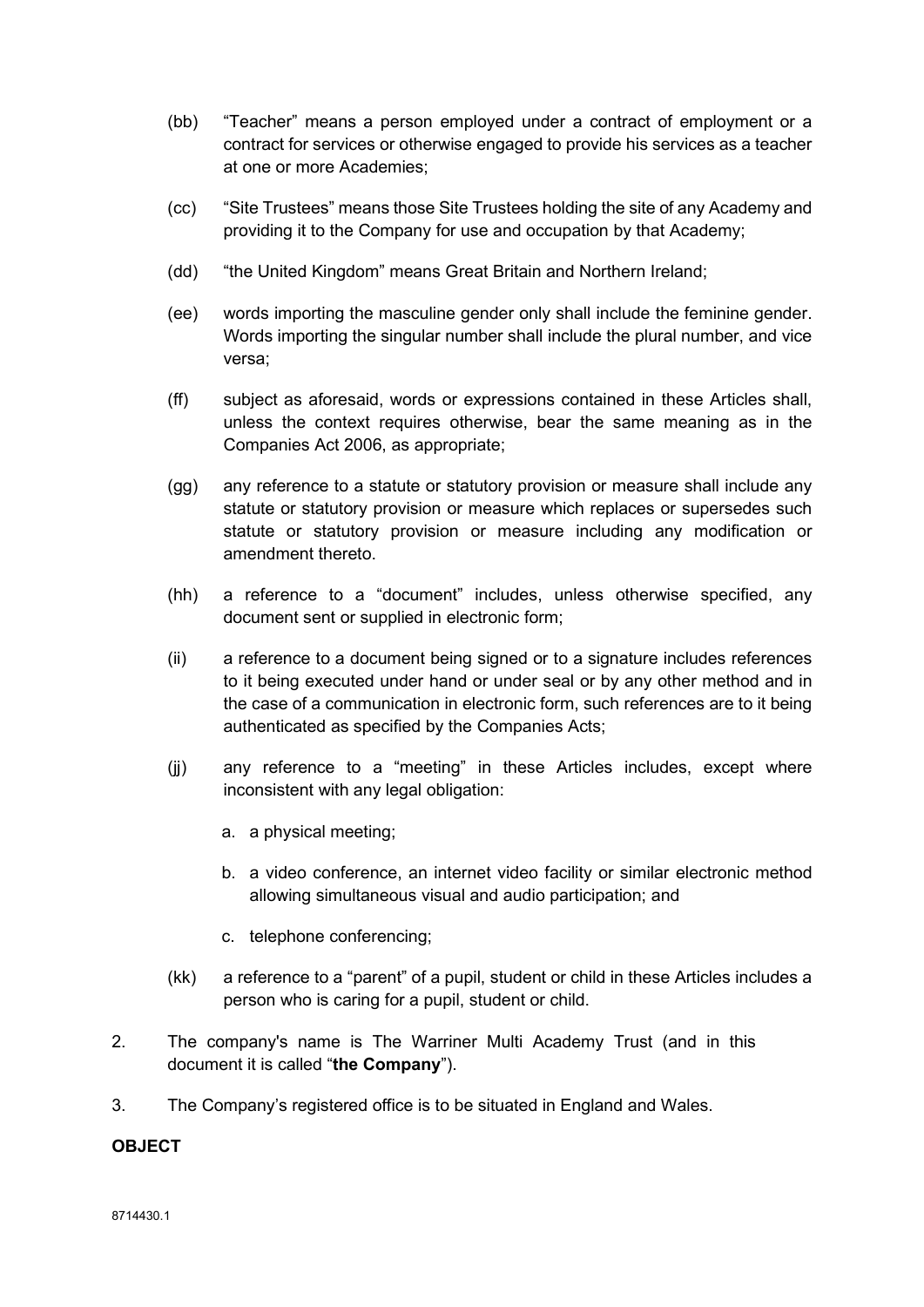- 4. The Company's object ("the Object") is specifically restricted to the following:
	- (a) to advance for the public benefit education in the United Kingdom, in particular but without prejudice to the generality of the foregoing by establishing, maintaining, carrying on, managing and developing Academies which shall offer a broad and balanced curriculum and which shall include:
		- (i) Academies other than those designated Church of England, whether with or without a designated religious character; and
		- (ii) Church of England academies designated as such which shall be conducted in accordance with the principles, practices and tenets of the Church of England both generally and in particular in relation to arranging for religious education and daily acts of worship, and having regard to any advice and following any directives issued by the Diocesan Board of Education,

but in relation to each of the Academies to recognise and support their individual ethos, whether or not designated Church of England.

(b) (in relation to any Academy other than those included in Article 4(a)(ii)) to promote for the benefit of the inhabitants of the areas in which the Academies are situated the provision of facilities for recreation or other leisure time occupation of individuals who have need of such facilities by reason of their youth, age, infirmity or disablement, financial hardship or social and economic circumstances or for the public at large in the interests of social welfare and with the object of improving the condition of life of the inhabitants.

#### POWERS

- 5. In furtherance of the Object but not further or otherwise the Company may exercise the following powers:
	- (a) to draw, make, accept, endorse, discount, execute and issue promissory notes, bills, cheques and other instruments, and to operate bank accounts in the name of the Company;
	- (b) to raise funds and to invite and receive contributions provided that in raising funds the Company shall not undertake any substantial permanent trading activities and shall conform to any relevant statutory regulations;
	- (c) (subject to such further consents as may be required by law or as may be required from the Site Trustees as landlords/licensors where this is the case) to acquire, alter, improve and charge or otherwise dispose of property;
	- (d) subject to Article 6 below to employ such staff, as are necessary for the proper pursuit of the Object (including the maintenance of an effective Church of England ethos in relation to Academies falling within Article 4(a)(ii)) and to make all reasonable and necessary provision for the payments of pensions and superannuation to staff and their dependants;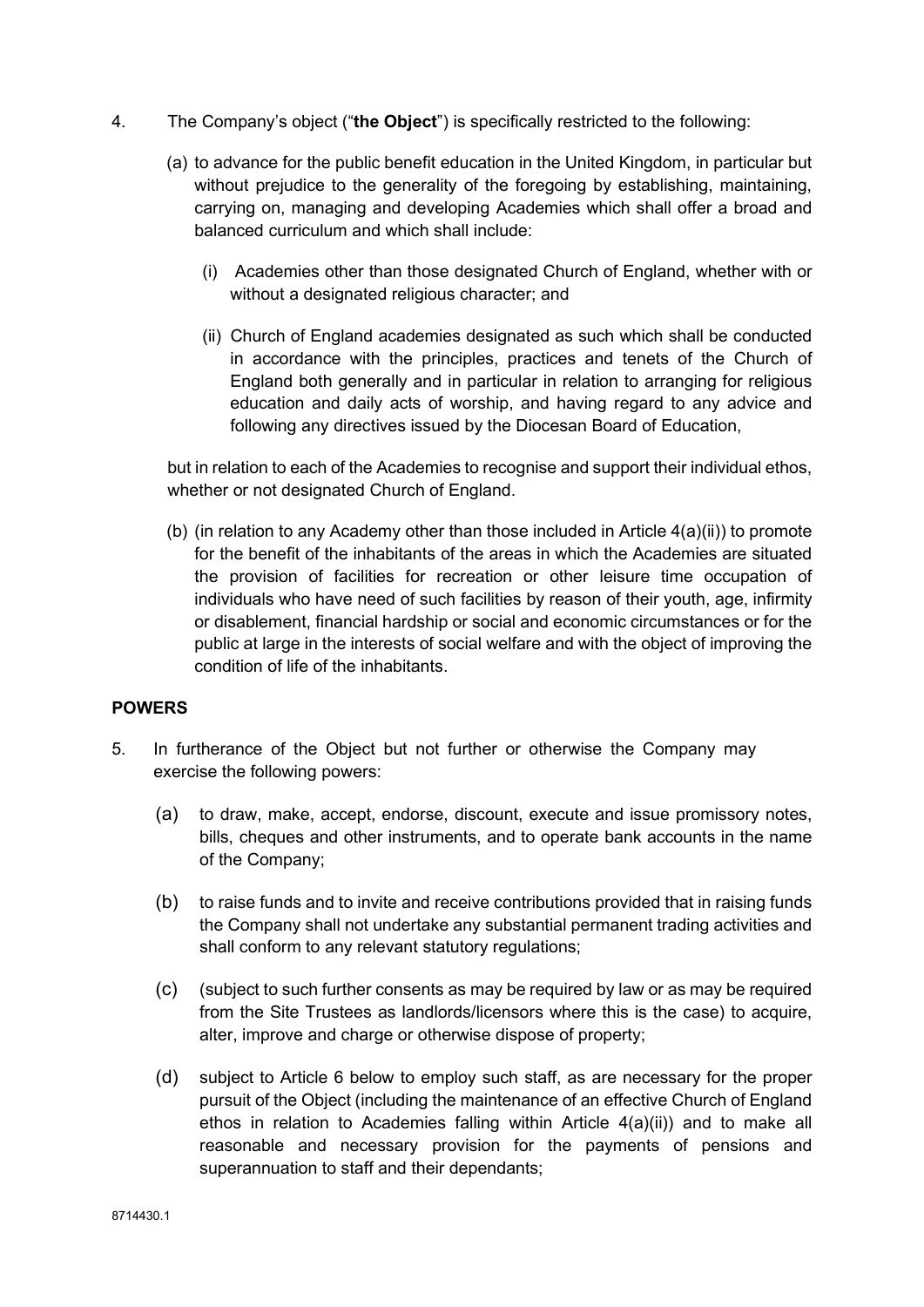- (e) to establish or support, whether financially or otherwise, any charitable companies, trusts, associations or institutions formed for all or any of the Objects;
- (f) to co-operate with other charities, other independent and maintained schools, academies and institutions within the further education sector, voluntary bodies and statutory authorities operating in furtherance of the Object and to exchange information and advice with them;
- (g) to pay out of funds of the Company the costs, charges and expenses of and incidental to the formation and registration of the Company:
- (h) to establish, maintain, carry on, manage and develop the Academies at locations to be determined by the Directors, provided that no Academy shall be established, maintained or carried on by the Company without the consent of the Members by ordinary resolution;
- (i) to offer scholarships, exhibitions, prizes and awards to pupils and students former pupils and former students, and otherwise to encourage and assist the educational attainment of pupils and students and former pupils and former students;
- (j) to provide educational facilities and services to students of all ages and the wider community for the public benefit;
- (k) to carry out research into the development and application of new techniques in education and to their approach to curriculum development and delivery and to publish the results of such research, and to develop means of benefiting from application of the experience of industry, commerce, other schools, educational institutions and the voluntary sector to the education of pupils and students in academies;
- (l) subject to such consents as may be required from the Site Trustees or otherwise required by law and/or by any contract entered into by or on behalf of the Company, to borrow and raise money for the furtherance of the Object in such manner and on such security as the Company may think fit;
- (m) to deposit or invest any funds of the Company not immediately required for the furtherance of its Object (but to invest only after obtaining such advice from a Financial Expert as the Directors consider necessary and having regard to the suitability of investments and the need for diversification);
- (n) to delegate the management of investments to a Financial Expert, but only on terms that:
	- (i) the investment policy is set down in writing for the Financial Expert by the Directors;
	- (ii) every transaction is reported promptly to the Directors;
	- (iii) the performance of the investments is reviewed regularly with the Directors;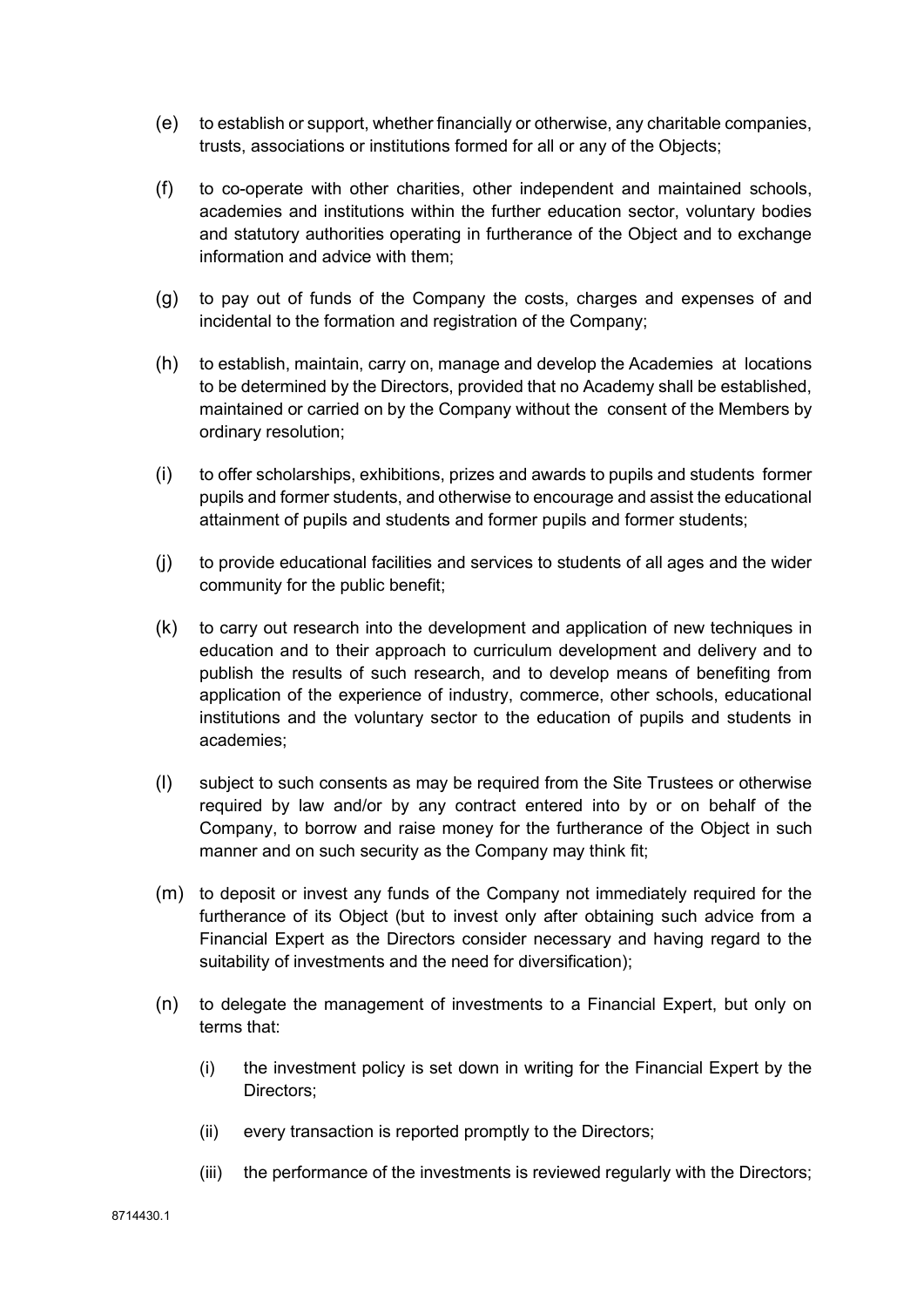- (iv) the Directors are entitled to cancel the delegation arrangement at any time;
- (v) the investment policy and the delegation arrangement are reviewed at least once a year;
- (vi) all payments due to the Financial Expert are on a scale or at a level which is agreed in advance and are notified promptly to the Directors on receipt; and
- (vii) the Financial Expert must not do anything outside the powers of the Directors;
- (o) to arrange for investments or other property of the Company to be held in the name of a nominee company acting under the control of the Directors or of a Financial Expert acting under their instructions, and to pay any reasonable fee required;
- (p) to provide indemnity arrangements to Directors, Site Trustees and the members of any Local Governing Body (to the extent necessary) in accordance with, and subject to the conditions of section 232 to 235 of the Companies Act 2006, section 189 of the Charities Act 2011 or any other provision of law applicable to charitable companies and any such indemnity is limited accordingly;
- (q) in respect of any use of their property to such consents as may be required from the Site Trustees and to any terms and conditions the Site Trustees may require to establish subsidiary companies to carry on any trade or business for the purpose of raising funds for the Company;
- (r) to discharge any liability necessarily incurred by the Site Trustees to further the purposes of the Company; and
- (s) to do all such other lawful things as are necessary for or are incidental to or conducive to the achievement of the Object and appropriate to the religious character of any Academy including entering into any protocol, arrangement or agreement with the Oxford Diocesan Board of Education in relation to the exercise of powers and discharge of functions under the Measure .

## APPLICATION OF INCOME AND PROPERTY

6.1 The income and property of the Company shall be applied solely towards the promotion of the Object.

## MEMBERS' BENEFITS AND CONFLICTS OF INTEREST

- 6.2 None of the income or property of the Company may be paid or transferred directly or indirectly by way of dividend bonus or otherwise by way of profit to any member of the Company. Nonetheless a Member of the Company who is not also a Director may:
	- (a) benefit as a beneficiary of the Company;
	- (b) be paid reasonable and proper remuneration for any goods or services supplied to the Company;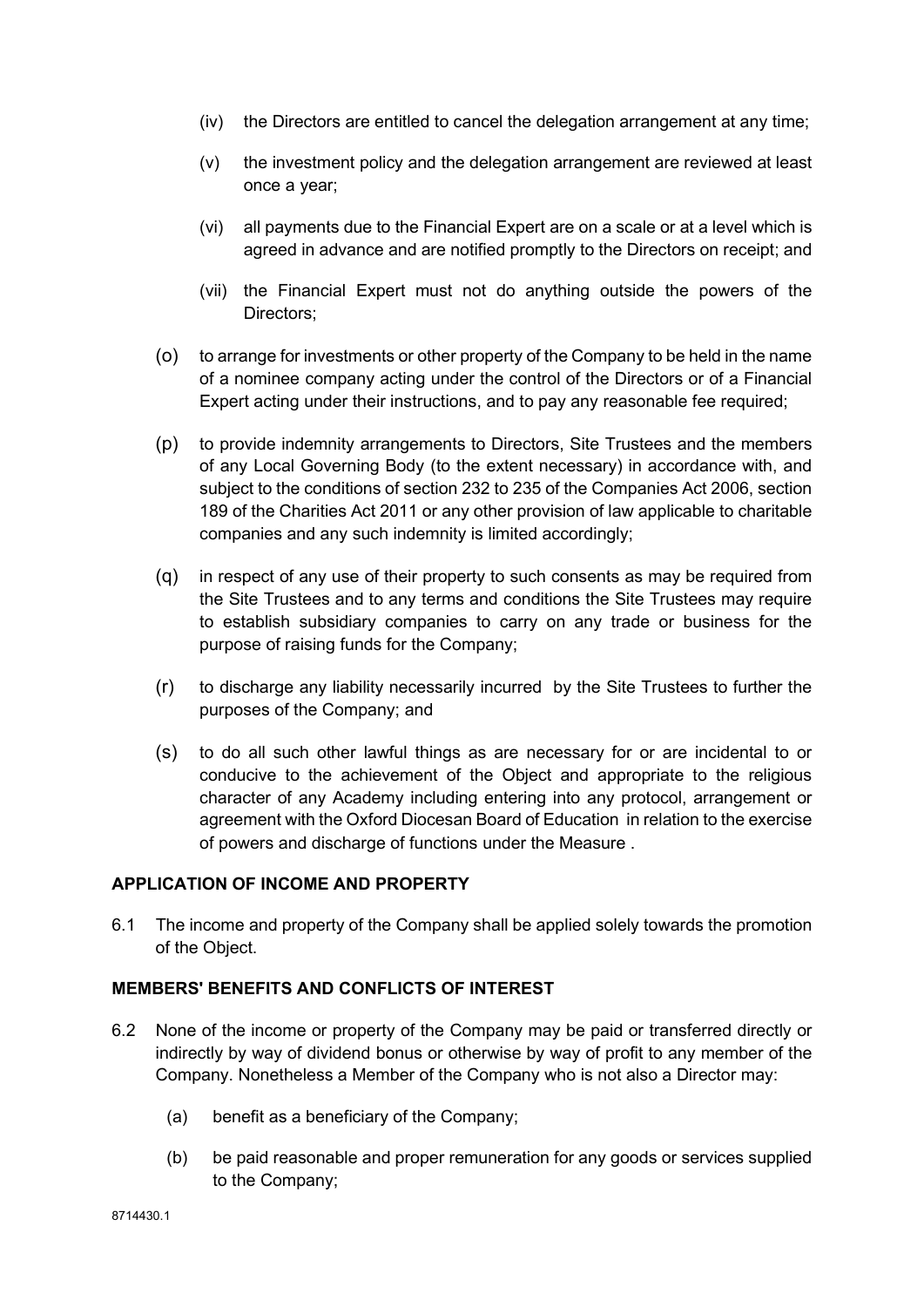- (c) be paid rent for premises let by the Member of the Company if the amount of the rent and other terms of the letting are reasonable and proper; and
- (d) be paid interest on money lent to the Company at a reasonable and proper rate, such rate not to exceed 2 per cent per annum below the base lending rate of a UK clearing bank selected by the Directors, or 0.5%, whichever is the higher.
- 6.2A The Directors may only rely upon the authority provided by Article 6.2 to allow a benefit to a Member if each of the following conditions is satisfied:
	- (a) the remuneration or other sums paid to the Member do not exceed an amount that is reasonable in all the circumstances;
	- (b) the Directors are satisfied that it is in the interests of the Company to contract with that Member rather than with someone who is not a Member. In reaching that decision the Directors must balance the advantage of contracting with a Member against the disadvantages of doing so; and
	- (c) the reason for their decision is recorded by the Directors in the minute book.

# DIRECTORS' AND SITE TRUSTEES' INDEMNITY

- 6.3 A Director and a Site Trustee may benefit from any indemnity arrangement purchased at the Company's expense, or any arrangement so agreed with the Secretary of State to cover the liability of the Directors and the Site Trustees which by virtue of any rule of law would otherwise attach to them in respect of any negligence, default or breach of trust or breach of duty of which they may be guilty in relation to the Company or to any trust of any Academy site: provided that any such arrangement shall not extend to:
	- (i) any claim arising from any act or omission which Directors or Site Trustees (or any of them) knew to be a breach of trust (including a breach of any trust relating to any Academy site) or breach of duty or which was committed by the Directors or Site Trustees (or any of them) in reckless disregard to whether it was a breach of trust or breach of duty or not; and
	- (ii) the costs of any unsuccessful defence to a criminal prosecution brought against the Directors or Site Trustees (or any of them) in their capacity as directors of the Company or as Site Trustees of any Academy site.

Further, this Article does not authorise a Director or Site Trustee to benefit from any indemnity arrangements that would be rendered void by any provision of the Companies Act 2006, the Charities Act 2011 or any other provision of law.

# DIRECTORS' BENEFITS AND CONFLICTS OF INTEREST

6.4 A public company, which has shares listed on a recognised stock exchange and of which any one Director holds no more than 1% of the issued capital of that company, may receive fees, remuneration or other benefit in money or money's worth from the Company.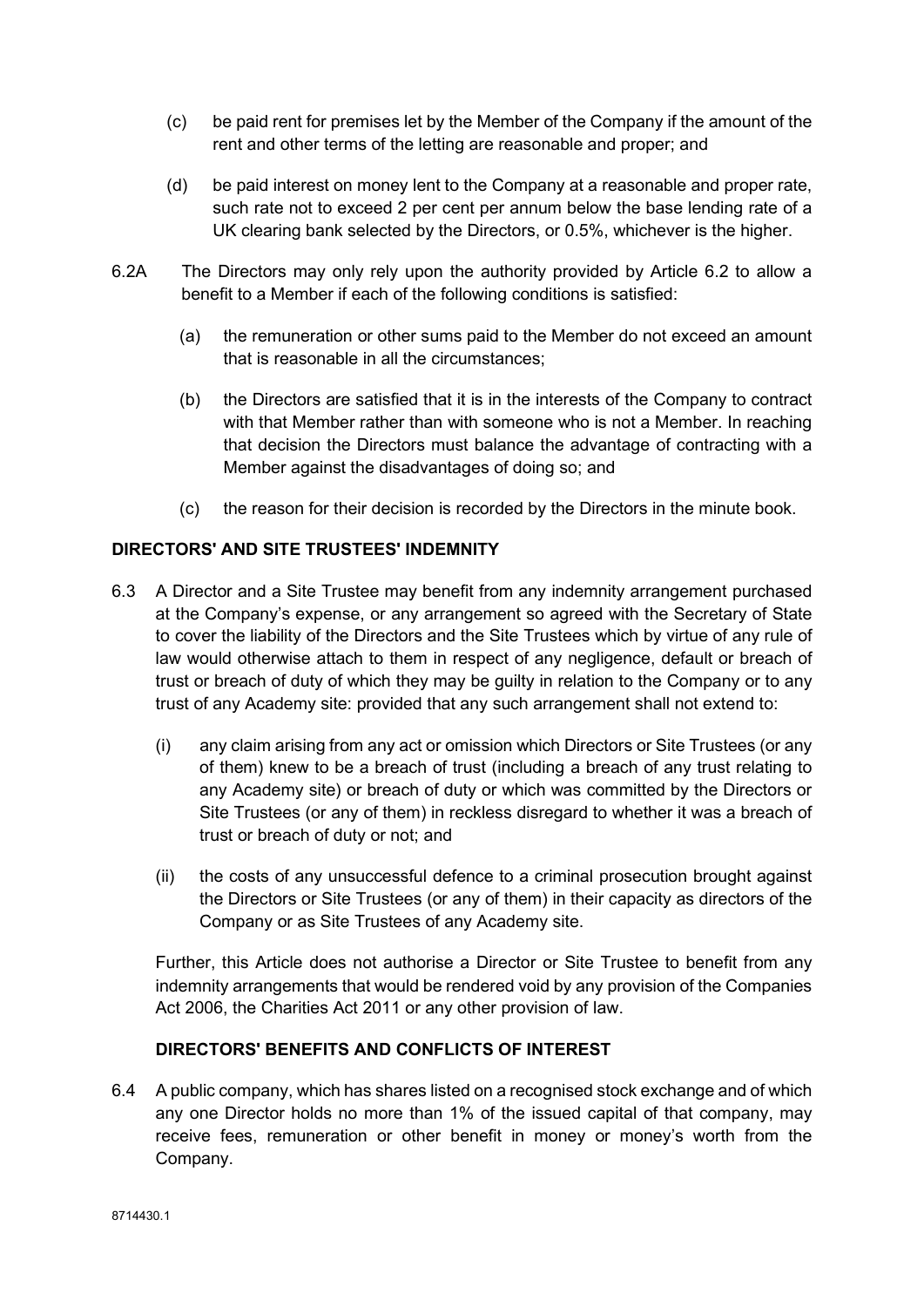- 6.5 A Director may at the discretion of the Directors be reimbursed from the property of the Company for reasonable expenses properly incurred by him or her when acting on behalf of the Company, but excluding expenses in connection with foreign travel.
- 6.6 No Director may:
	- (a) buy any goods or services from the Company;
	- (b) sell goods, services, or any interest in land to the Company;
	- (c) be employed by, or receive any remuneration from the Company (other than the Chief Executive Officer (to the extent that he is a Director) whose employment and/or remuneration is subject to the procedure and conditions in Article 6.8); or
	- (d) receive any other financial benefit from the Company; unless
		- (i) the payment is permitted by Article 6.7 and the Directors follow the procedure and observe the conditions set out in Article 6.8; or
		- (ii) the Directors obtain the prior written approval of the Charity Commission and fully comply with any procedures it prescribes.
- 6.7 Subject to Article 6.8, a Director may:
	- (a) receive a benefit from the Company in the capacity of a beneficiary of the Company;
	- (b) be employed by the Company or enter into a contract for the supply of goods or services to the Company, other than for acting as a Director;
	- (c) receive interest on money lent to the Company at a reasonable and proper rate not exceeding 2% per annum below the base rate of a clearing bank to be selected by the Directors, or 0.5%, whichever is the higher; and
	- (d) receive rent for premises let by the Director to the Company if the amount of the rent and the other terms of the lease are reasonable and proper.
- 6.8 The Company and its Directors may only rely upon the authority provided by Article 6.7 if each of the following conditions is satisfied:
	- (a) the remuneration or other sums paid to the Director do not exceed an amount that is reasonable in all the circumstances; and
	- (b) the Director is absent from the part of any meeting at which there is discussion of:
		- (i) his or her employment, remuneration, or any matter concerning the contract, payment or benefit; or
		- (ii) his or her performance in the employment, or his or her performance of the contract; or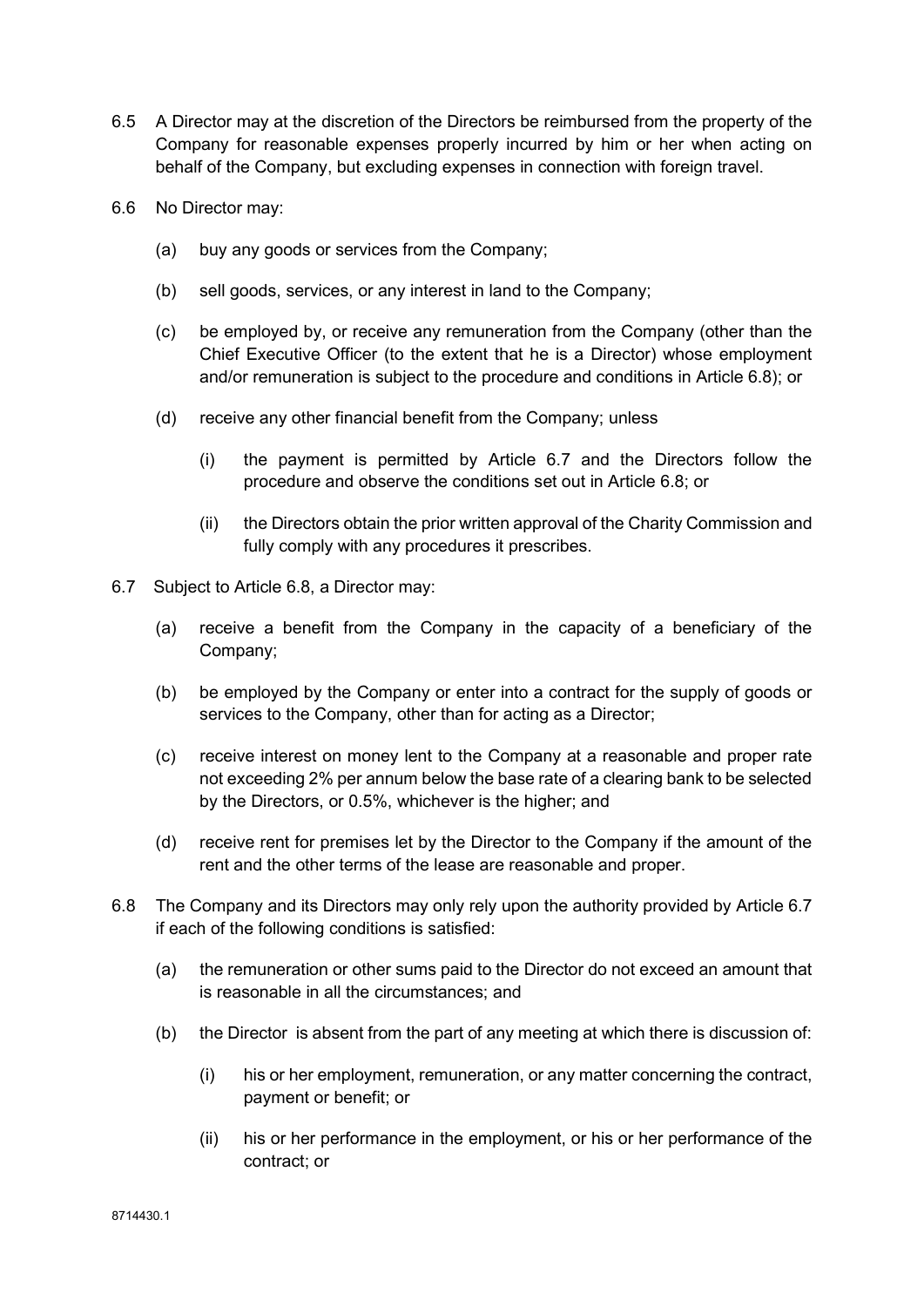- (iii) any proposal to enter into any other contract or arrangement with him or her or to confer any benefit upon him or her that would be permitted under Article 6.7; or
- (iv) any other matter relating to a payment or the conferring of any benefit permitted by Article 6.7; and
- (c) the Director does not vote on any such matter and is not to be counted when calculating whether a quorum of Directors is present at the meeting; and
- (d) in relation to proposed contracts for employment or services (except, where the Chief Executive Officer is a Director, the principal employment contract or contract for services under which he is employed or engaged by the Company), the other Directors are satisfied that it is in the interests of the Company to employ or to contract with that Director rather than with someone who is not a Director. In reaching that decision the Directors must balance the advantage of employing a Director against the disadvantages of doing so (especially the loss of the Director's services as a result of dealing with the Director's conflict of interest);
- (e) the reason for their decision is recorded by the Directors in the minute book; and
- (f) a majority of the Directors then in office have received no such payments or benefit.
- 6.8A The provision in Article 6.6(c) that no Director may be employed by or receive any remuneration from the Company (other than the Chief Executive Officer to the extent he is a Director) does not apply to an employee of the Company who is subsequently elected or appointed as a Director save that this Article shall only allow such a Director to receive remuneration or benefit from the Company in his capacity as an employee of the Company and provided that the procedure as set out in Articles 6.8(b) and 6.8 (c) is followed.
- 6.9 In Articles 6.2 6.9:
	- (a) "company" shall include any company in which the Company:
		- holds more than 50% of the shares; or
		- controls more than 50% of the voting rights attached to the shares; or
		- has the right to appoint one or more directors to the board of the company;
	- (b) "Director" shall include any child, stepchild, parent, grandchild, grandparent, brother, sister or spouse of the Director or any person living with the Director as his or her partner; and
	- (c) the employment or remuneration of a Director includes the engagement or remuneration of any firm or company in which the Director is:
		- (i) a partner;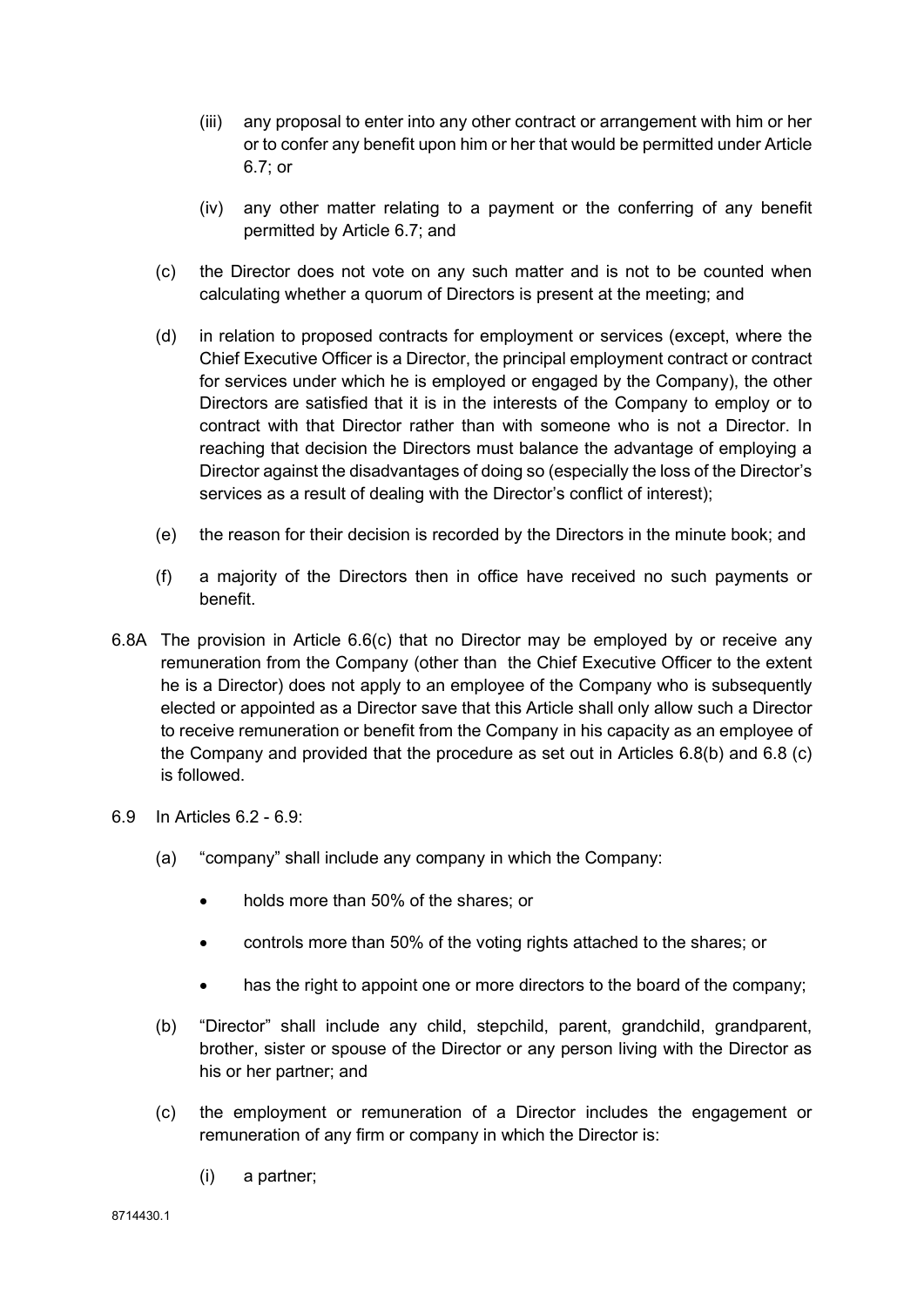- (ii) an employee;
- (iii) a consultant;
- (iv) a director;
- (v) a member; or
- (vi) a shareholder, unless the shares of the company are that of a company which are listed on a recognised stock exchange and the Director holds less than 1% of the issued capital.

#### LIMITED LIABILITY OF MEMBERS

7. The liability of the Members of the Company is limited.

#### DISSOLUTION AND WINDING UP

- 8. Every Member of the Company undertakes to contribute such amount as may be required (not exceeding £10) to the Company's assets if it should be wound up while he or she is a Member or within one year after he or she ceases to be a Member, for payment of the Company's debts and liabilities before he or she ceases to be a Member, and of the costs, charges and expenses of winding up, and for the adjustment of the rights of the contributors among themselves.
- 9. If the Company is wound up or dissolved and after all its debts and liabilities (including any under section 2 of the Academies Act 2010) have been satisfied there remains any property it shall not be paid to or distributed among the Members of the Company (except for a Member which is itself a charity fulfilling the criteria set out below), but shall be given or transferred to some other charity or charities having objects similar to the Object which prohibits the distribution of its or their income and property to an extent at least as great as is imposed on the Company by Article 6 above, chosen by the Members of the Company at or before the time of dissolution and if that cannot be done then to some other charitable object.

## AMENDMENTS TO MEMORANDUM AND ARTICLES

- 10. No alteration or addition shall be made to or in the provisions of the Memorandum and/or Articles without the written consent of the Oxford Diocesan Board of Education.
- 11. No alteration or addition shall be made to or in the provisions of the Articles which would have the effect (a) that the Company would cease to be a company to which section 60 of the Companies Act 2006 applies; or (b) that the Company would cease to be a charity; or (c) that it might weaken the maintenance of the ethos (whether Church of England or otherwise) at the Academies.

# MEMBERS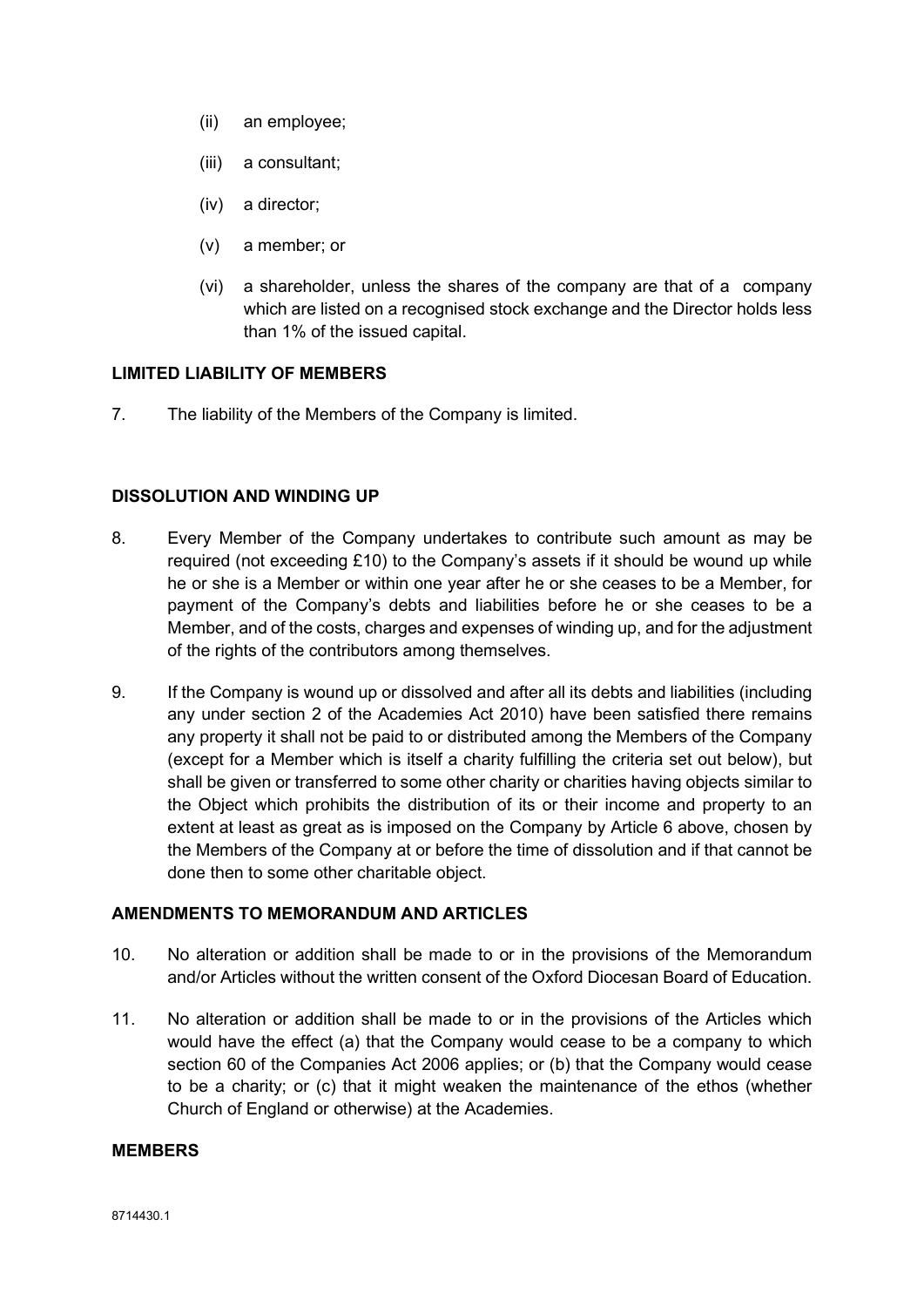- 12. The Members of the Company shall comprise:
	- (a) the Oxford Diocesan Board of Education;
	- (b) two persons appointed by the Oxford Diocesan Board of Education (whether corporate or individual);
	- (c) the chairman of the Directors;
	- (d) one member appointed as an individual; and
	- (e) any person appointed under Article 15A, provided that at any time the minimum number of Members shall not be less than three.
- 12A. An employee of the Company cannot be a Member of the Company.
- 13. Each person entitled to appoint Members in Article 12 shall have the right from time to time by written notice delivered to the Office to remove any Member appointed by them and to appoint a replacement Member to fill a vacancy whether resulting from such removal or otherwise.
- 14. If any of the persons entitled to appoint Members in Article 12:
	- (a) in the case of an individual, die or become legally incapacitated;
	- (b) in the case of a corporate entity, cease to exist and are not replaced by a successor institution; or
	- (c) becomes insolvent or makes any arrangement or composition with their creditors generally; or
	- (d) ceases to themselves be a Member,

their right to appoint Members under these Articles shall vest in the remaining **Members** 

- 15. Membership will terminate automatically if:
	- (a) a Member (which is a corporate entity) ceases to exist and is not replaced by a successor institution;
	- (b) a Member (who is an individual) dies or becomes incapable by reason of illness or injury of managing and administering his or her own affairs; or
	- (c) a Member becomes insolvent or makes any arrangement or composition with that Member's creditors generally.
- 15A. The Members with the written consent of the Oxford Diocesan Board of Education may agree by passing a special resolution to appoint such additional Members as they think fit.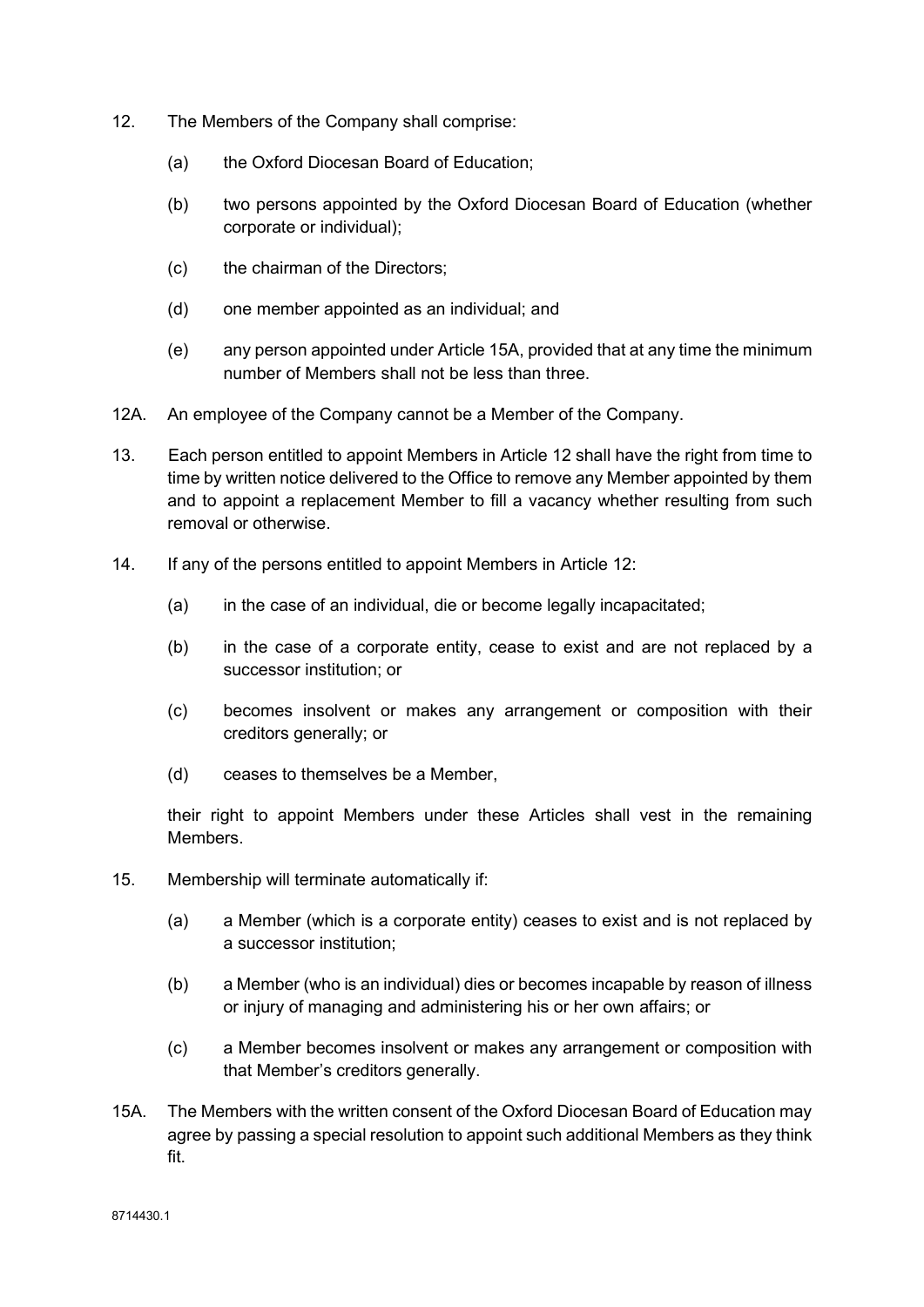- 16. In addition to their rights under to Article 13 and subject to the requirements of the Relevant Funding Agreement, the Members with the written consent of the Oxford Diocesan Board of Education may agree by passing a special resolution to remove any such additional Members appointed under Article 15A. The Member whose proposed removal is the subject of the resolution shall not be entitled to vote on that resolution.
- 16A. In exercising their rights under these Articles and the Companies Act 2006, the Members shall not do any thing or take any action which would cause the Company to contravene its Object.
- 17. Every person nominated to be a Member of the Company shall either sign a written consent to become a Member or sign the register of Members on becoming a Member.
- 18. Any individual (but not corporate) Member may resign provided that after such resignation the number of Members is not less than three. A Member shall cease to be one immediately on the receipt by the Company of a notice in writing signed by the person or persons entitled to remove him under Articles 13 or 16 provided that no such notice shall take effect when the number of Members is less than three unless it contains or is accompanied by the appointment of a replacement Member.
- 18A. The Oxford Diocesan Board of Education is not precluded by its membership of the Company from taking any action or exercising any function it has as Diocesan Board of Education under the Measure.

## MEMBERS' MEETINGS: ANNUAL GENERAL MEETINGS AND GENERAL MEETINGS

- 19. The Company shall hold an Annual General Meeting each Academy Financial year in addition to any other meetings in that year, and shall specify the meeting as such in the notices calling it; and not more than fifteen months shall elapse between the date of one Annual General Meeting of the Company and that of the next. Provided that so long as the Company holds its first Annual General Meeting within eighteen months of its incorporation, it need not hold it in the year of its incorporation or in the following year. The Annual General Meeting shall be held at such time and place as the Directors shall appoint. All meetings of the Members other than Annual General Meetings shall be called General Meetings.
- 20. The Directors may call General Meetings and, on the requisition of Members pursuant to the provisions of the Companies Act 2006, shall forthwith proceed to convene a General Meeting in accordance with that Act. If there are not within the United Kingdom sufficient Directors to call a General Meeting, any Director or any Member of the Company may call a General Meeting.

# NOTICE OF GENERAL MEETINGS

21. General Meetings shall be called by at least fourteen clear days' notice but a General Meeting may be called by shorter notice if it is so agreed by a majority in number of Members having a right to attend and vote and together representing not less than 90% of the total voting rights at that meeting.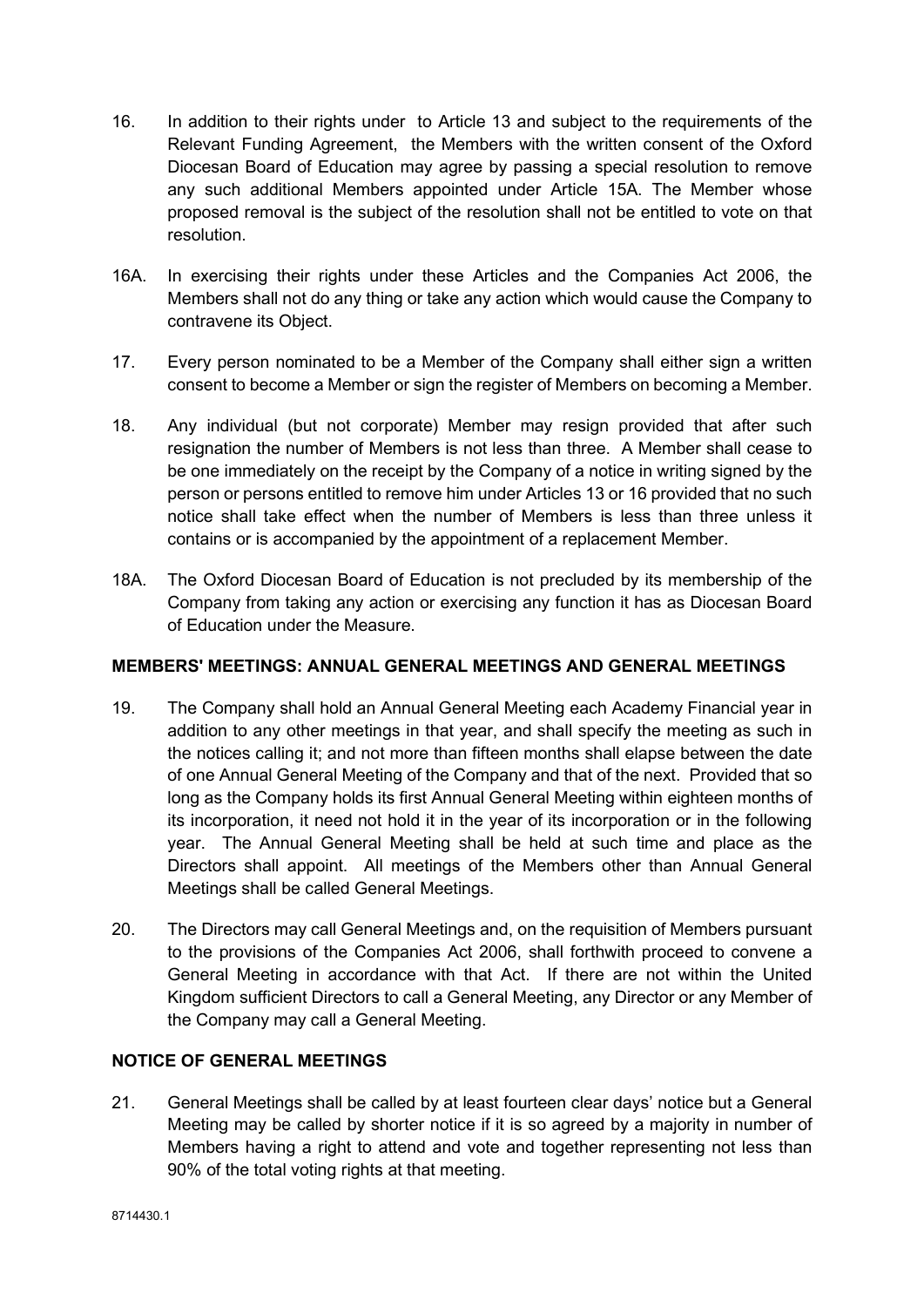- 21A. The notice shall specify the time and place of the meeting and the general nature of the business to be transacted and, in the case of an Annual General Meeting, shall specify the meeting as such. The notice shall also state that the Member is entitled to appoint a proxy. The notice shall be given to all the Members, all Directors and the auditors.
- 22. The accidental omission to give notice of a meeting to, or the non-receipt of notice of a meeting by, any person entitled to receive notice shall not invalidate the proceedings at that meeting.

# PROCEEDINGS AT GENERAL MEETINGS

- 23. No business shall be transacted at any meeting unless a quorum is present. A Member counts towards the quorum by being present either in person or by proxy. Three persons entitled to vote upon the business to be transacted, each being a Member or a proxy of a Member or a duly authorised representative of a corporate Member shall constitute a quorum.
- 24. If a quorum is not present within half an hour from the time appointed for the meeting, or if during a meeting a quorum ceases to be present, the meeting shall stand adjourned to the same day in the next week at the same time and place or to such time and place as the Directors may determine.
- 25. The Members present and entitled to vote at the meeting shall elect by ordinary resolution one of their number to be the chairman of the General Meeting, and such election shall be binding on all Members and Directors present at the meeting.
- 26. Not used.
- 27. A Director shall, notwithstanding that he is not a Member, be entitled to attend and speak at any General Meeting.
- 27A. A person is able to exercise the right to speak at a General Meeting when that person is in a position to communicate to all those attending the meeting, during the meeting, any information or opinions which that person has on the business of the meeting.
- 27B. A person is able to exercise the right to vote at a General Meeting when:
	- (a) that person is able to vote, during the meeting, on resolutions put to the vote at the meeting; and
	- (b) that person's vote can be taken into account in determining whether or not such resolutions are passed at the same time as the votes of all the other persons attending the meeting.
- 27C. The Directors may make whatever arrangements they consider appropriate to enable those attending a general meeting to exercise their rights to speak or vote at it.
- 27D. In determining attendance at a general meeting, it is immaterial whether the Members attending it are in the same place as each other.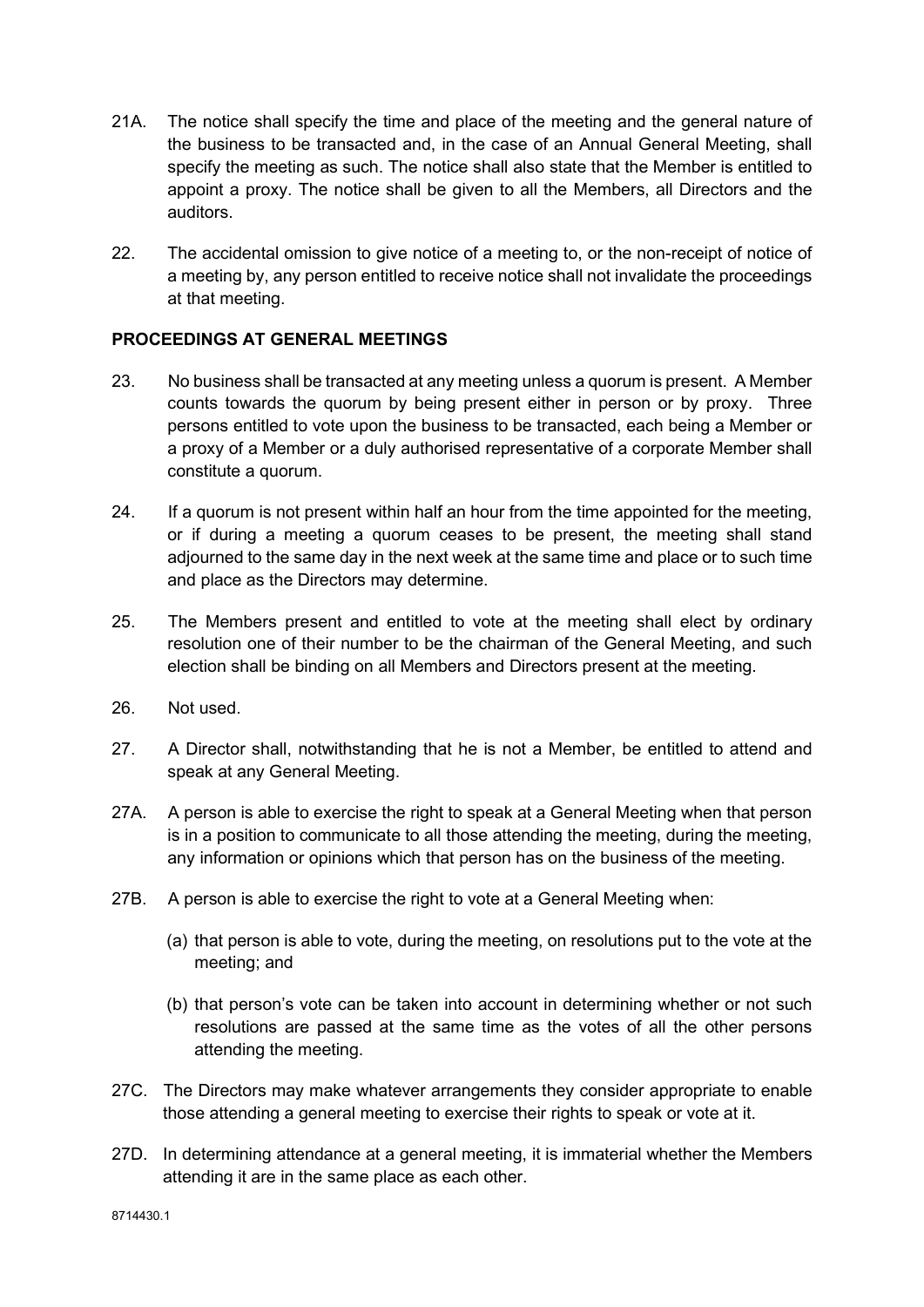- 27E. Any persons who are not in the same place as each other may attend a general meeting if their circumstances are such that they have (or were to have) rights to speak and vote at the meeting, if they are (or would be) able to exercise them.
- 27F. Except where inconsistent with any legal obligation, any Member shall be able to participate in meetings of the Members by telephone or video conference provided that:
	- (a) he has given notice of his intention to do so by detailing the telephone number on which he can be reached and/or appropriate details of the video conference suite from which he shall be taking part at the time of the meeting at least 48 hours before the meeting; and
	- (b) the Members have the appropriate equipment.
- 27G. If after all reasonable efforts it does not prove possible for the person to participate by telephone or video conference in accordance with 27F the meeting may still proceed with its business provided it is otherwise quorate.
- 28. The chairman may, with the consent of a majority of the Members at a meeting at which a quorum is present (and shall if so directed by the meeting), adjourn the meeting from time to time and from place to place, but no business shall be transacted at any adjourned meeting other than the business which might properly have been transacted at the meeting had the adjournment not taken place. When a meeting is adjourned for fourteen days or more, at least seven clear days' notice shall be given specifying the time, date and place of the adjourned meeting and the general nature of the business to be transacted. Otherwise it shall not be necessary to give any such notice.
- 29. A resolution put to the vote of the meeting shall be decided on a show of hands unless before, or on the declaration of the result of the show of hands, a poll is duly demanded. Subject to the provisions of the Companies Act 2006, a poll may be demanded:
	- (a) by the chairman; or
	- (b) by at least two Members having the right to vote at the meeting; or,
	- (c) by a Member or Members representing not less than one-tenth of the total voting rights of all the Members having the right to vote at the meeting.
- 30. Unless a poll is duly demanded a declaration by the chairman that a resolution has been carried or carried unanimously, or by a particular majority, or lost, or not carried by a particular majority and an entry to that effect in the minutes of the meeting shall be conclusive evidence of the fact without proof of the number or proportion of the votes recorded in favour of or against such resolution.
- 31. The demand for a poll may be withdrawn, before the poll is taken, but only with the consent of the chairman. The withdrawal of a demand for a poll shall not invalidate the result of a show of hands declared before the demand for the poll was made.
- 32. A poll shall be taken as the chairman directs and he may appoint scrutineers (who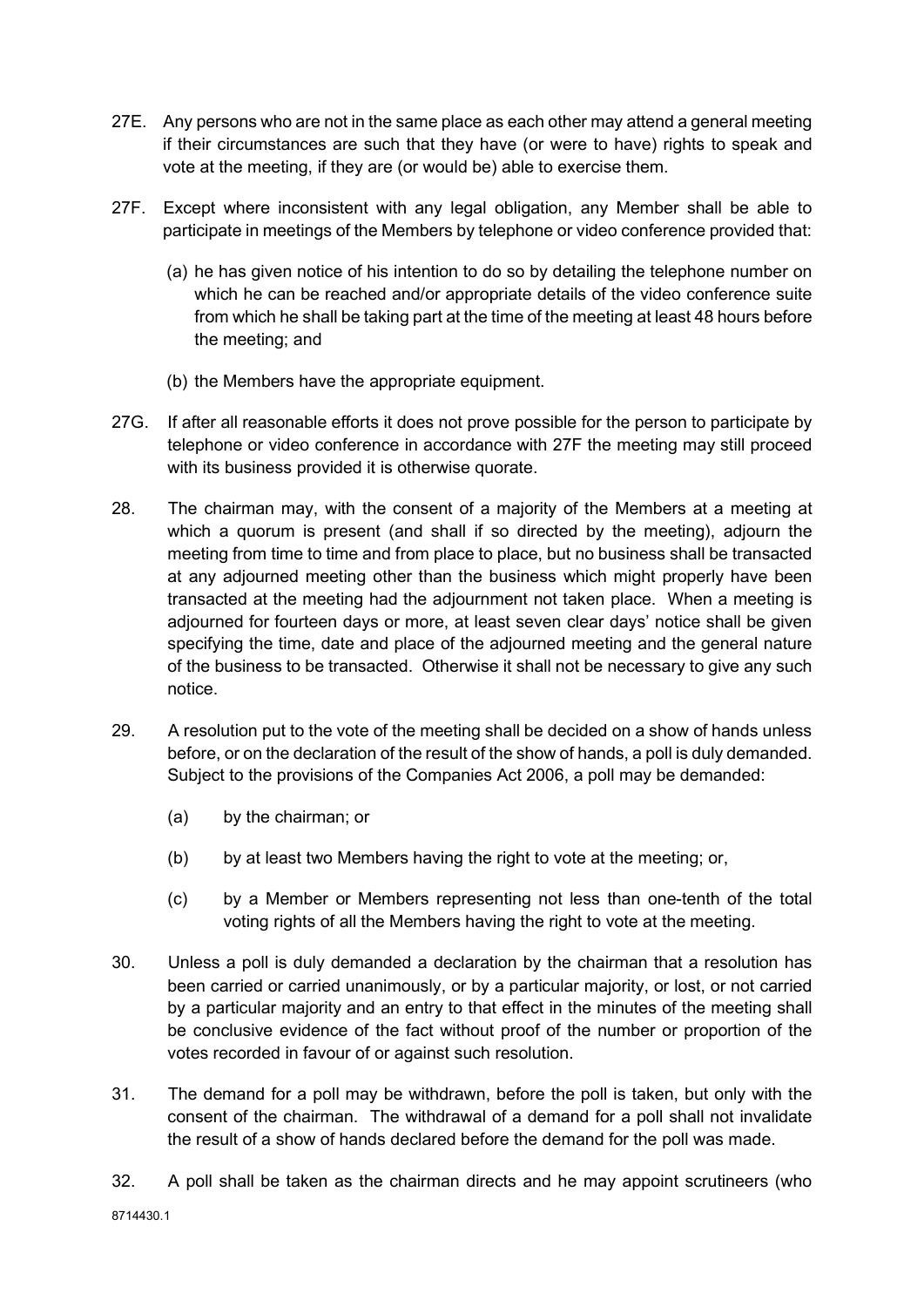need not be Members) and fix a time, date and place for declaring the results. The result of the poll shall be deemed to be the resolution of the meeting at which the poll was demanded.

- 33. A poll demanded on the election of the chairman or on a question of adjournment shall be taken immediately. A poll demanded on any other question shall be taken either immediately or at such time, date and place as the chairman directs not being more than thirty days after the poll is demanded. The demand for a poll shall not prevent continuance of a meeting for the transaction of any business other than the question on which the poll is demanded. If a poll is demanded before the declaration of the result of a show of hands and the demand is duly withdrawn, the meeting shall continue as if the demand had not been made.
- 34. No notice need be given of a poll not taken immediately if the time, date and place at which it is to be taken are announced at the meeting at which it is demanded. In other cases at least seven clear days' notice shall be given specifying the time, date and place at which the poll is to be taken.
- 35. A resolution in writing agreed by such number of Members as required if it had been proposed at a General Meeting shall be as effectual as if it had been passed at a General Meeting duly convened and held provided that a copy of the proposed resolution has been sent to every Member. The resolution may consist of several instruments in the like form each agreed by one or more Members.

#### VOTES OF MEMBERS

- 36. On the show of hands every Member present in person shall have one vote. On a poll every Member present in person or by proxy shall have one vote.
- 37. Not used.
- 38. No Member shall be entitled to vote at any General Meeting unless all moneys then payable by him to the Company have been paid.
- 39. No objections shall be raised to the qualification of any person to vote at any General Meeting except at the meeting or adjourned meeting at which the vote objected to is tendered, and every vote not disallowed at the meeting shall be valid. Any objection made in due time shall be referred to the chairman whose decision shall be final and conclusive.
- 40. An instrument appointing a proxy shall be in writing, signed by or on behalf of the appointer and shall be in the following form (or in a form as near thereto as circumstances allow or in any other form which is usual or which the Directors may approve) -

"I/We, …….., of ………, being a Member/Members of the above named Company, hereby appoint …… of ……, or in his absence, ……. of …… as my/our proxy to attend, speak and vote in my/our name[s] and on my/our behalf at the Annual General Meeting/ General Meeting of the Company to be held on …..20[ ], and at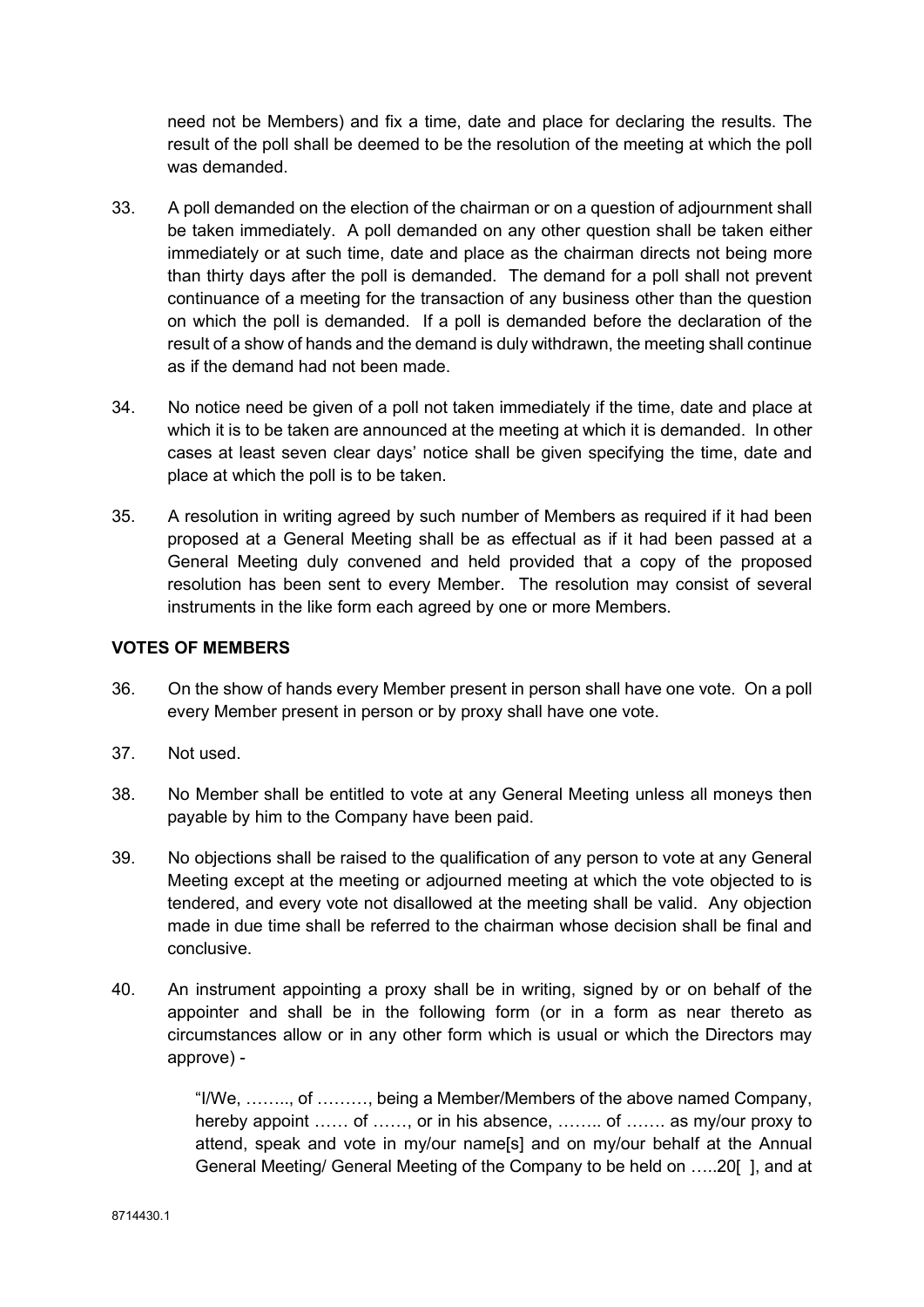any adjournment thereof.

Signed on ….. 20[ ]"

41. Where it is desired to afford Members an opportunity of instructing the proxy how he shall act the instrument appointing a proxy shall be in the following form (or in a form as near thereto as circumstances allow or in any other form which is usual or which the Directors may approve) -

> "I/We, ……., of ……., being a Member/Members of the above-named Company, hereby appoint .... of ......., or in his absence, ..... of ......, as my/our proxy to attend, speak and vote in my/our name[s] and on my/our behalf at the Annual General Meeting/ General Meeting of the Company, to be held on …. 20[ ], and at any adjournment thereof.

This form is to be used in respect of the resolutions mentioned below as follows:

Resolution No. 1 \*for \* against

Resolution No. 2 \*for \* against.

\* Strike out whichever is not desired.

Unless otherwise instructed, the proxy may vote as he thinks fit or abstain from voting,

Signed on …. 20[ ]"

- 42. The instrument appointing a proxy and any authority under which it is signed or a copy of such authority certified by a notary or in some other way approved by the Members may:
	- (a) be deposited at the office or at such other place within the United Kingdom as is specified in the notice convening the meeting or in any instrument of proxy sent out by the Company in relation to the meeting not less than 48 hours before the time for holding the meeting or adjourned meeting at which the person named in the instrument proposes to vote, or
	- (b) in the case of a poll taken more than 48 hours after it is demanded, be deposited as aforesaid after the poll has been demanded and not less than 24 hours before the time appointed for the taking of the poll; or
	- (c) where the poll is not taken forthwith but is taken not more than 48 hours after it was demanded, be delivered at the meeting at which the poll was demanded to the chairman or to the Clerk or to any Director,

and an instrument of proxy which is not deposited or delivered in a manner so permitted shall be invalid.

43. A vote given or poll demanded by proxy or by the duly authorised representative of a corporation shall be valid notwithstanding the previous determination of the authority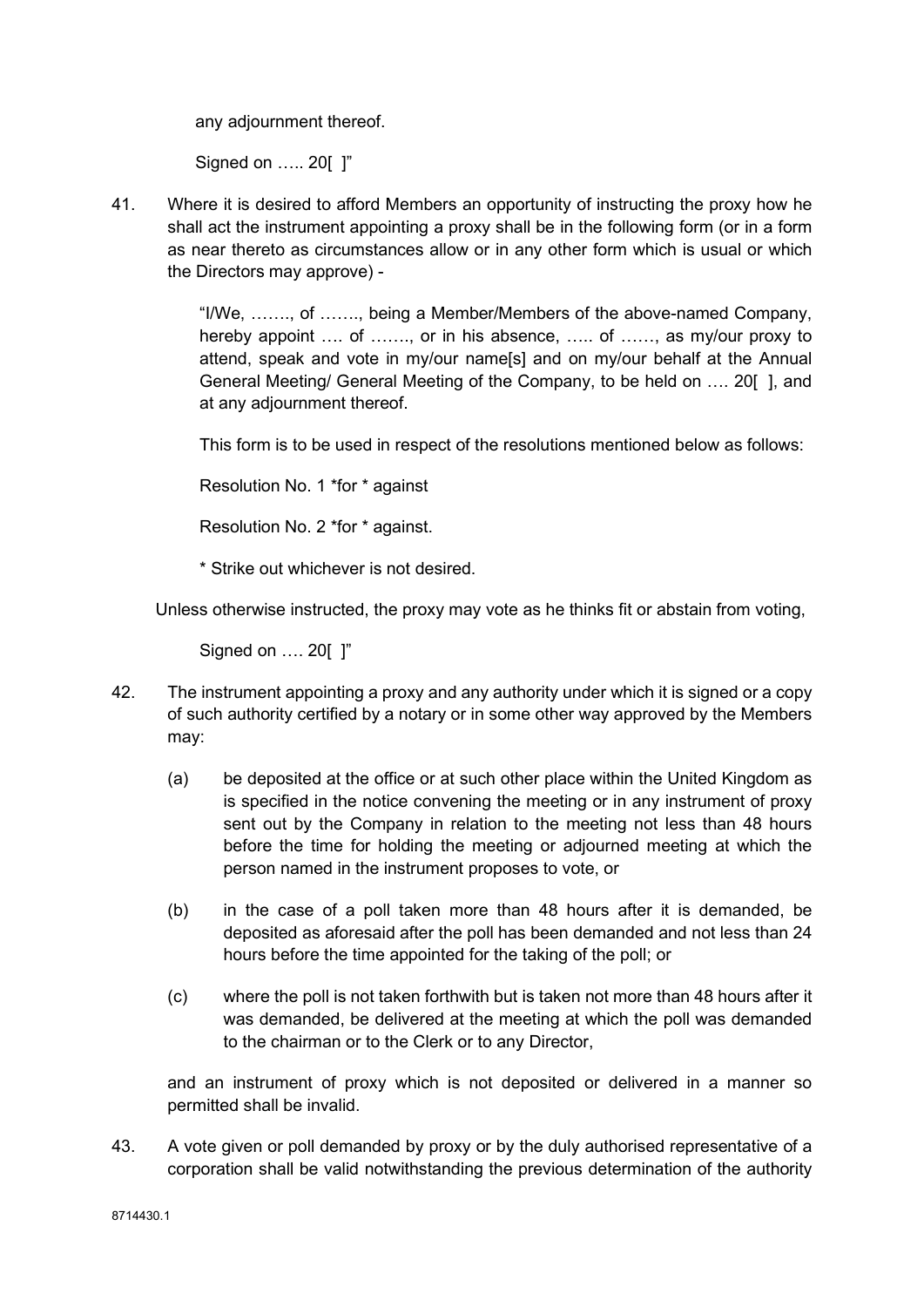of the person voting or demanding a poll unless notice of the determination was received by the Company at the office or at such other place at which the instrument of proxy was duly deposited before the commencement of the meeting or adjourned meeting at which the vote given or the poll demanded or (or in the case of a poll taken otherwise than on the same day as the meeting or adjourned meeting) the time appointed for taking the poll.

44. Any organisation which is a Member of the Company may by resolution of its board of directors or other governing body authorise such person as it thinks fit to act as its representative at any meeting of the Company, and the person so authorised shall be entitled to exercise the same powers on behalf of the organisation which he represents as that organisation could exercise if it were an individual Member of the Company.

## DIRECTORS

- 45. The number of Directors shall be not less than five, but (unless otherwise determined by ordinary resolution) shall not be subject to any maximum.
- 45A. All Directors upon their appointment or election and before exercising any duties as a Director shall give a written undertaking to the Site Trustees and the Members to uphold the Object of the Company.
- 46. Subject to Articles 48-49 and 53, the Company shall have the following Directors:
	- (a) No fewer than five Directors, appointed under Article 50 such that the number of Directors appointed under this Article always outnumbers all other Directors by at least two;
	- (b) A minimum of 2 Parent Directors elected or appointed under Articles 53-56 in the event that no Local Governing Bodies are established under Article 100(a) or if no provision is made, or is planned, for at least 2 Parent Local Governors on each established Local Governing Body pursuant to Article 101A.
- 47. The Company may also have any Co-opted Director appointed under Article 58.
- 48. The first Directors shall be those persons named in the statement delivered pursuant to sections 9 and 12 of the Companies Act 2006.
- 49. Future Directors shall be appointed or elected, as the case may be, under these Articles. Where it is not possible for such a Director to be appointed or elected due to the fact that an Academy has not yet been established, then the relevant Article or part thereof shall not apply.

#### APPOINTMENT OF DIRECTORS

- 50. The Members may appoint by ordinary resolution up to 15 Directors.
- 50A. Not used.
- 50B. Not used.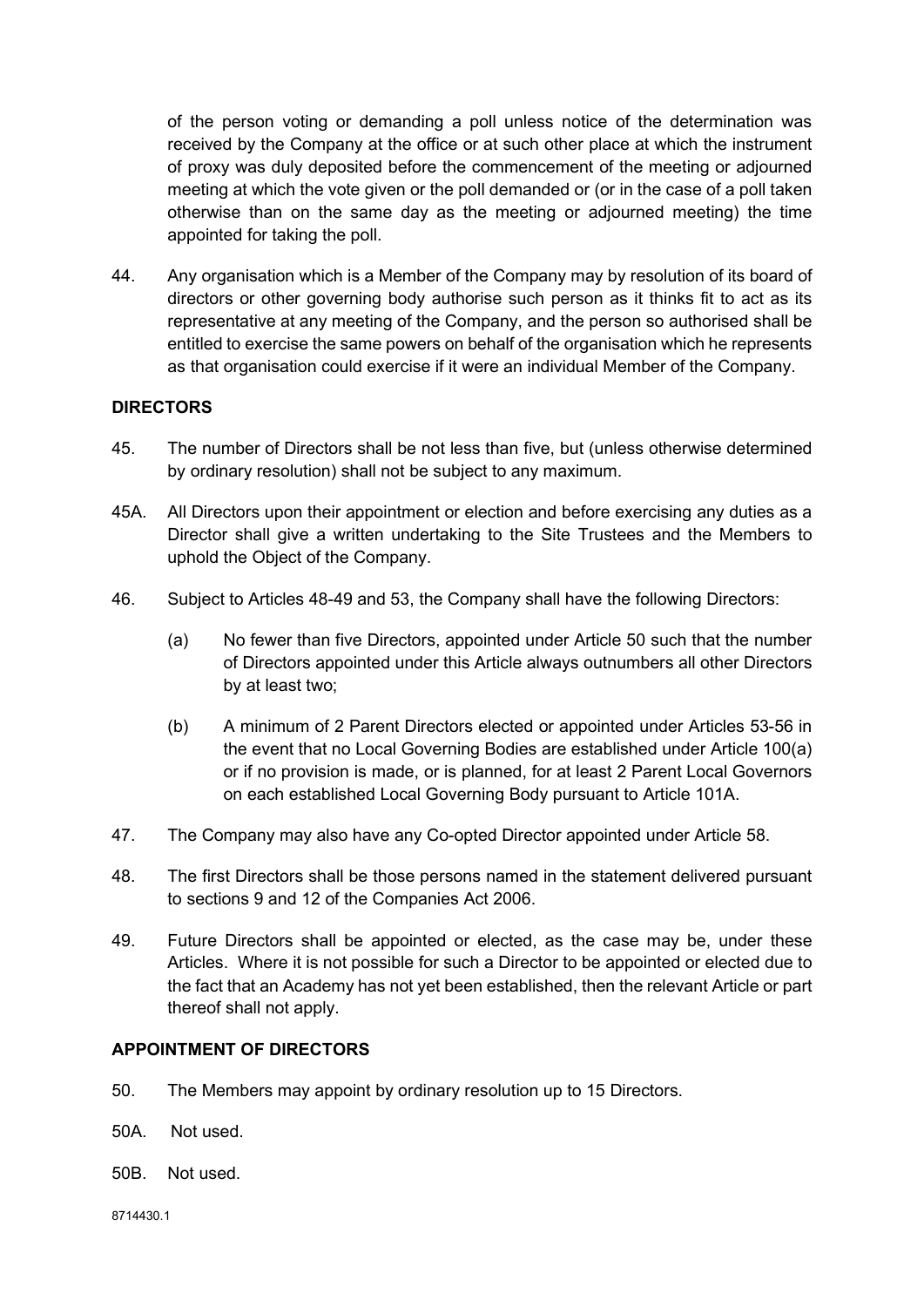- 50C. In any circumstances where the Secretary of State is entitled to serve a warning notice under the Relevant Funding Agreement or in the opinion of the Oxford Diocesan Board of Education the standards or the ethos of any Church of England Academy have fallen unacceptably low then the Oxford Diocesan Board of Education may stipulate that one or more additional Directors nominated by it shall be appointed to the board of the Company.
- 50D. Where the relevant Church of England academy has improved and is no longer eligible for a warning notice or is no longer ineffective following an inspection under Section 48 of the Education Act 2005, the academy trust may apply to the Oxford Diocesan Board of Education to gain their consent to remove the additional directors appointed under Article 50C.
- 51. Not used.
- 52. Not used.

#### PARENT DIRECTORS

- 53. In circumstances where the Directors have not appointed Local Governing Bodies in respect of the Academies as envisaged in Article 100(a) or if no provision is made for at least 2 Parent Local Governors on each established Local Governing Body pursuant to Article 101A there shall be a minimum of two Parent Directors and otherwise such number as the Members shall decide who shall be appointed or elected in accordance with Articles 54 - 56.
- 54. Parent Directors and Parent Local Governors shall be elected or, if the number of parents, or individuals exercising parental responsibility, standing for election is less than the number of vacancies, appointed (in accordance with the terms of reference determined by the Directors from time to time). The elected or appointed Parent Directors must be a parent, or an individual exercising parental responsibility, of a registered pupil at one or more of the Academies at the time when he is elected or appointed. The elected (or, if the number of parents or individuals exercising parental responsibility standing for election is less than the number of vacancies, appointed) Parent Local Governors of the Local Governing Body must be a parent, or an individual exercising parental responsibility, of a registered pupil at one or more of the Academies overseen by the Local Governing Body at the time when he is elected or appointed.
- 54A. The number of Parent Directors and Parent Local Governors required shall be made up by Parent Directors and Parent Local Governors appointed by the Directors if the number of parents, or individuals exercising parental responsibility, standing for election is less than the number of vacancies.
- 54AA. In the case of 16-19 Academies, references to 'a parent, or an individual exercising parental responsibility, of a registered pupil at one or more of the Academies' in Article 54 shall be deemed to be references to 'a parent or an individual exercising parental responsibility of, a registered student at that 16-19 Academy' or, in circumstances where no parent, or an individual exercising parental responsibility, of a registered student at the 16-19 Academy is willing or able to act as a Parent Director or a Parent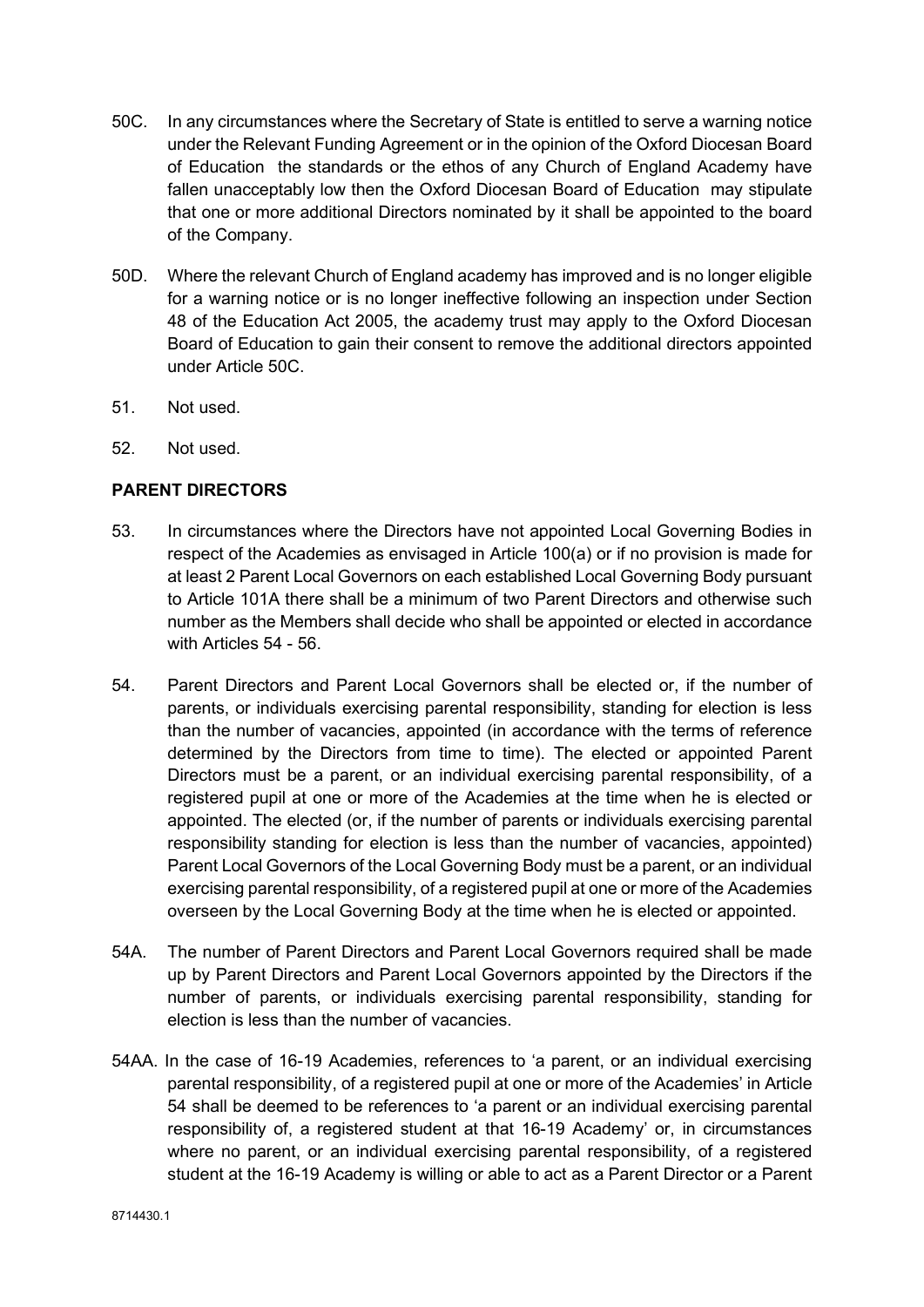Local Governor, references to 'a parent, or an individual exercising parental responsibility, of a registered pupil at one or more of the Academies' shall be deemed to be references to 'a parent, or an individual exercising parental responsibility, of a child of above compulsory school age but not above the age of 19.

- 55. The Directors shall make all necessary arrangements for, and determine all other matters relating to, an election of the Parent Directors or Parent Local Governors, including any question of whether a person is a parent, or an individual exercising parental responsibility, of a registered pupil at one of the Academies. Any election of the Parent Directors or Parent Local Governors which is contested shall be held by secret ballot. For the purposes of any election of Parent Local Governors, any parent, or an individual exercising parental responsibility, of a registered pupil at the Academies overseen by the Local Governing Body shall be eligible to vote.
- 56. In appointing a Parent Director or Parent Local Governor the Directors shall appoint a person who is the parent, or an individual exercising parental responsibility, of a registered pupil at an Academy as described in Article 54; or where the Directors are exercising their power to appoint a Parent Director or Parent Local Governor and it is not reasonably practical to appoint a parent, or an individual exercising parental responsibility, as described in Article 54, then the Directors may appoint a person who is the parent, or an individual exercising parental responsibility, of a child within the age range of at least one of the Academies or, in the case of an appointment to a Local Governing Body, the age range of at least one of the Academies overseen by that Local Governing Body.

## CHIEF EXECUTIVE OFFICER

57. Providing that the Chief Executive Officer agrees so to act, the Members may by ordinary resolution appoint the Chief Executive Officer as a Director.

## CO-OPTED DIRECTORS

- 58. The Directors may appoint Co-opted Directors. A 'Co-opted Director' means a person who is appointed to be a Director by being Co-opted by Directors who have not themselves been so appointed. The Directors may not co-opt an employee of the Company as a Co-opted Director if thereby the number of Directors who are employees of the Company would exceed one third of the total number of Directors including the Chief Executive Officer to the extent he is a Director.
- 59 63. Not used.

## TERM OF OFFICE

64. The term of office for any Director shall be four years, save that this time limit shall not apply to any post which is held ex-officio. Subject to remaining eligible to be a particular type of Director, any Director may be re-appointed or re-elected by the Members in General Meeting.

# RESIGNATION AND REMOVAL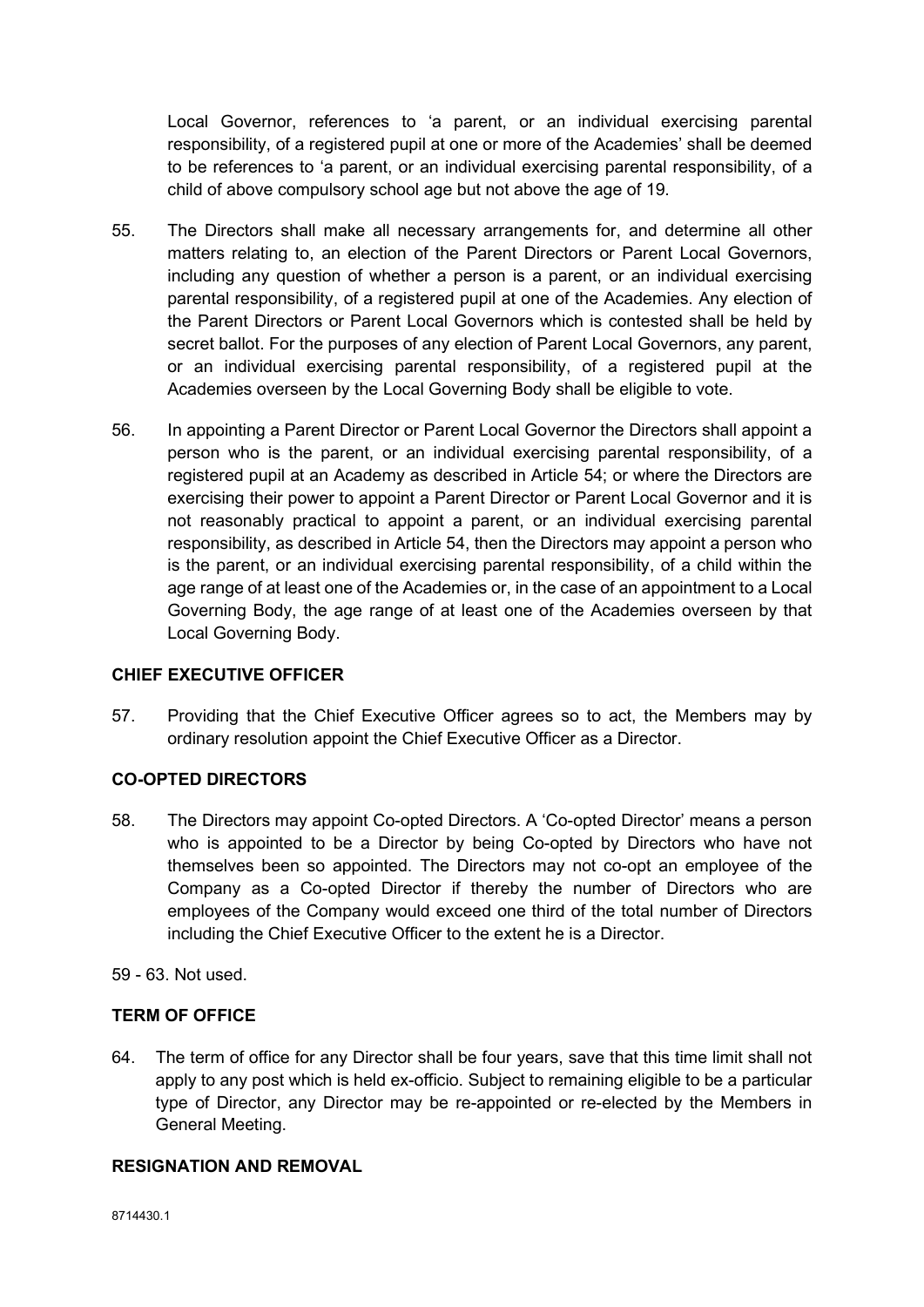- 65. A Director shall cease to hold office if he resigns his office by notice to the Company (but only if at least three Directors will remain in office when the notice of resignation is to take effect).
- 66. A Director shall cease to hold office if he is removed by the person or persons who appointed or elected him, or otherwise by ordinary resolution of the Members in accordance with the Companies Act 2006.
- 67. Where a Director resigns his office or is removed from office, the Director or, where he is removed from office, those removing him, shall give written notice thereof to the Clerk.

# DISQUALIFICATION OF DIRECTORS

- 68. No person shall be qualified to be a Director unless he is aged 18 or over at the date of his election or appointment. No current pupil or current student of any Academy shall be a Director.
- 69. A Director shall cease to hold office if he becomes incapable by reason of illness or injury of managing or administering his own affairs.
- 70. A Director shall cease to hold office if he is absent without the permission of the Directors from all their meetings held within a period of six months and the Directors resolve that his office be vacated.
- 71. A person shall be disqualified from holding or continuing to hold office as a Director if:
	- (a) he has been declared bankrupt and/or his estate has been seized from his possession for the benefit of his creditors and the declaration or seizure has not been discharged, annulled or reduced; or
	- (b) he is the subject of a bankruptcy restrictions order or an interim order.
- 72. A person shall be disqualified from holding or continuing to hold office as a Director at any time when he is subject to a disqualification order or a disqualification undertaking under the Company Directors Disqualification Act 1986 or to an order made under section 429(2) (b) of the Insolvency Act 1986 (failure to pay under county court administration order).
- 73. A Director shall cease to hold office if he ceases to be a Director by virtue of any provision in the Companies Act 2006 or is disqualified from acting as a trustee by virtue of section 178 of the Charities Act 2011 (or any statutory re-enactment or modification of that provision).
- 74. A person shall be disqualified from holding or continuing to hold office as a Director if he has been removed from the office of Director or trustee for a charity by an order made by the Charity Commission or the High Court on the grounds of any misconduct or mismanagement in the administration of the charity for which he was responsible or to which he was privy, or which he by his conduct contributed to or facilitated.
- 75. A person shall be disqualified from holding or continuing to hold office as a Director or a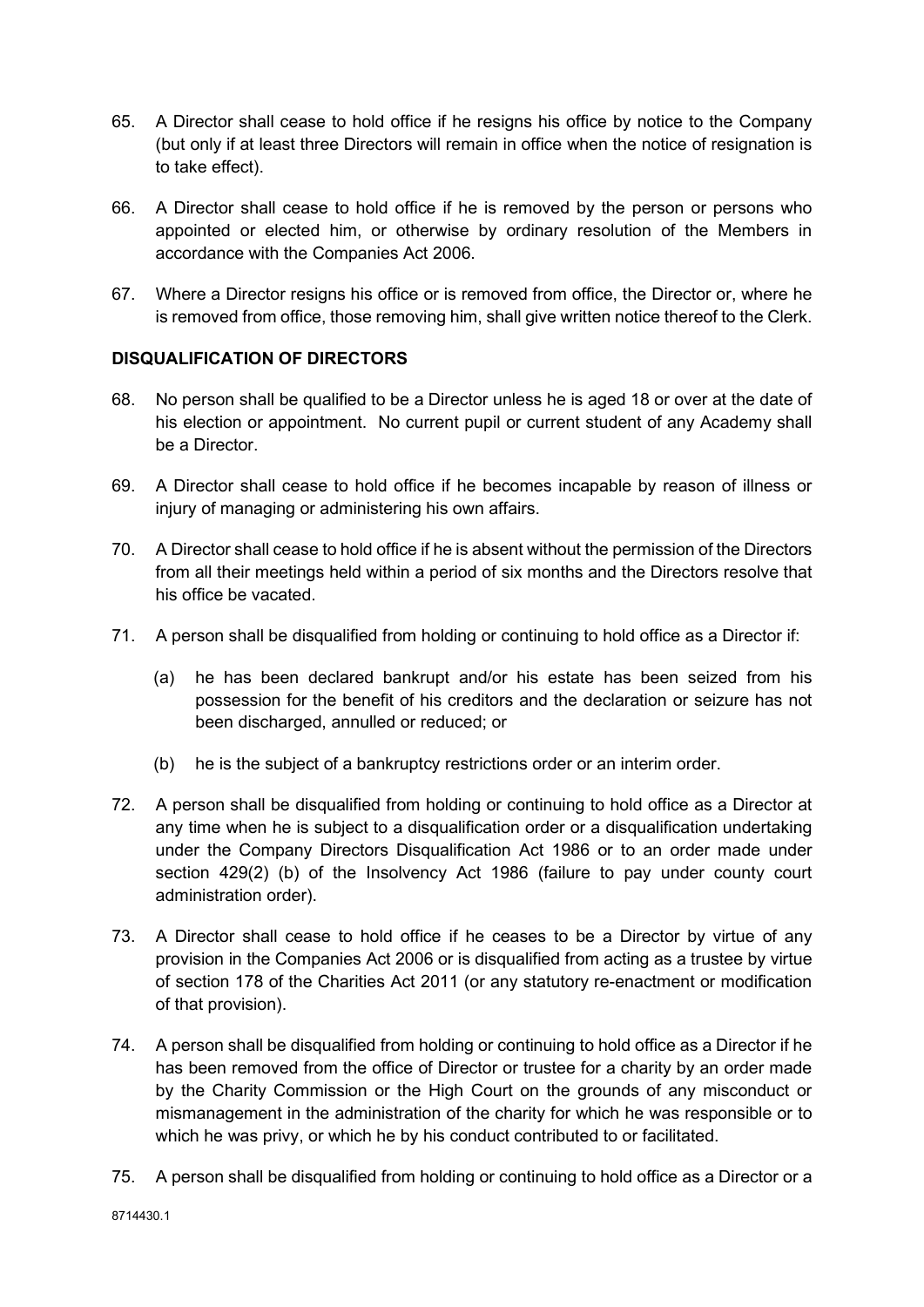member of a Local Governing Body if he has not given the undertaking required by Article 45A (or Article 103) as applicable.

- 76 Not used.
- 77. A person shall be disqualified from holding or continuing to hold office as a Director where he has, at any time, been convicted of any criminal offence, excluding any that have been spent under the Rehabilitation of Offenders Act 1974 as amended, and excluding any offence for which the maximum sentence is a fine or a lesser sentence except where a person has been convicted of any offence which falls under section 178 of the Charities Act 2011.
- 78. After the first Academy has opened, a person shall be disqualified from holding or continuing to hold office as a Director if he has not provided to the chairman of the Directors a criminal records certificate at an enhanced disclosure level under section 113B of the Police Act 1997. In the event that the certificate discloses any information which would in the opinion of either the chairman or the Chief Executive Officer confirm their unsuitability to work with children that person shall be disqualified. If a dispute arises as to whether a person shall be disqualified, a referral shall be made to the Secretary of State to determine the matter. The determination of the Secretary of State shall be final.
- 79. Where, by virtue of these Articles a person becomes disqualified from holding, or continuing to hold office as a Director; and he is, or is proposed, to become such a Director, he shall upon becoming so disqualified give written notice of that fact to the Clerk.
- 80. Articles 68 to 75, Articles 77 to 79 and Articles 97 to 98B also apply to any member of any committee of the Directors, including a Local Governing Body, who is not a Director.

# CLERK TO THE DIRECTORS

81. The Clerk shall be appointed by the Directors for such term, at such remuneration and upon such conditions as they may think fit; and any Clerk so appointed may be removed by them. The Clerk shall not be a Director, the Chief Executive Officer or a Principal. Notwithstanding this Article, the Directors may, where the Clerk fails to attend a meeting of theirs, appoint any one of their number or any other person to act as Clerk for the purposes of that meeting. The Clerk may, but need not, be the appointed company secretary of the Company.

# CHAIRMAN AND VICE-CHAIRMAN OF THE DIRECTORS

- 82. The Directors shall for each school year elect a chairman and a vice-chairman from among their number. A Director who is employed by the Company shall not be eligible for election as chairman or vice-chairman.
- 83. Subject to Article 84, the chairman or vice-chairman shall hold office as such until his successor has been elected in accordance with Article 85.
- 84. The chairman or vice-chairman may at any time resign his office by giving notice in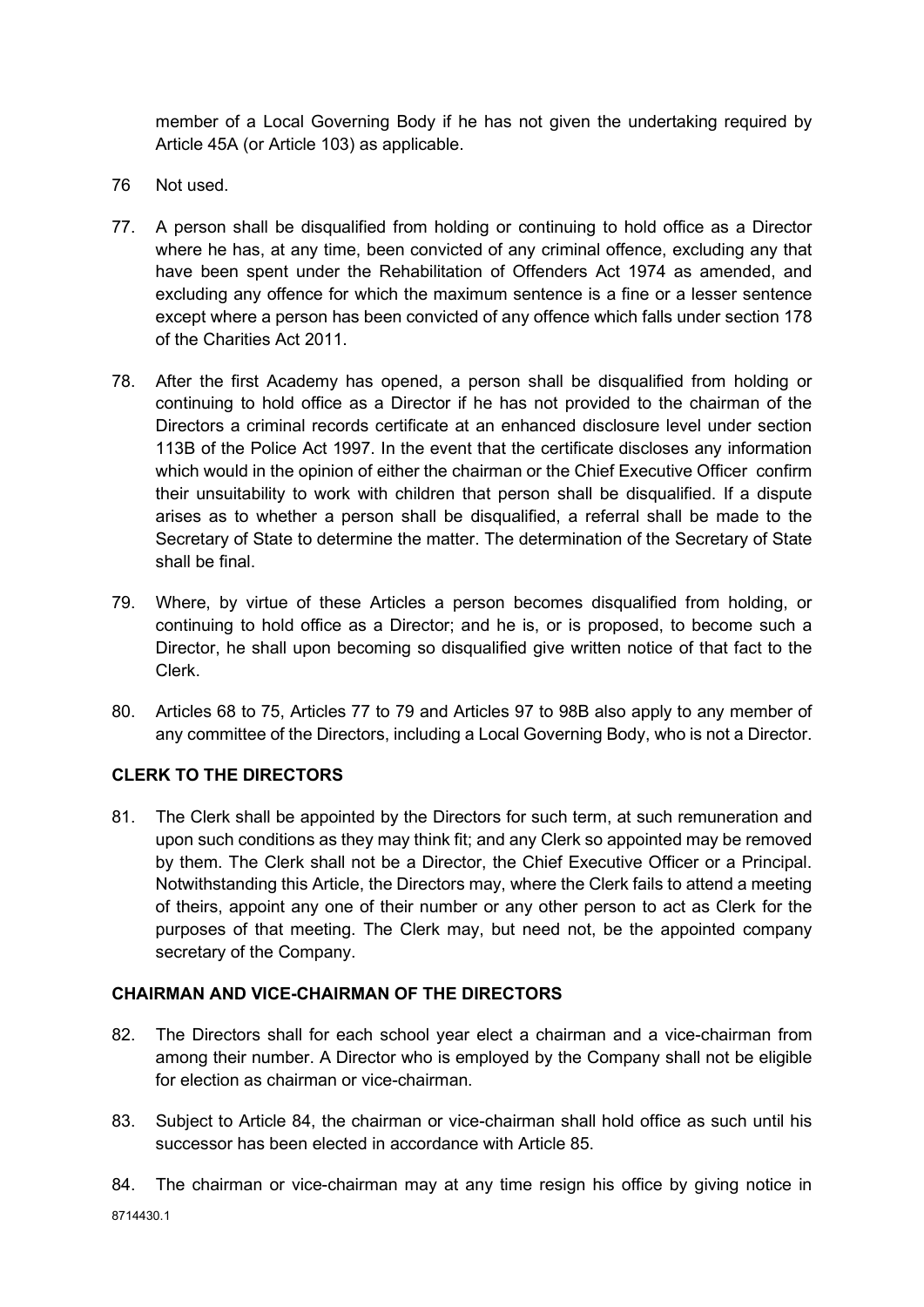writing to the Clerk. The chairman or vice-chairman shall cease to hold office if:

- (a) he ceases to be a Director;
- (b) he is employed by the Company;
- (c) he is removed from office in accordance with these Articles; or
- (d) in the case of the vice-chairman, he is elected in accordance with these Articles to fill a vacancy in the office of chairman.
- 85. Where by reason of any of the matters referred to in Article 84, a vacancy arises in the office of chairman or vice-chairman, the Directors shall at their next meeting elect one of their number to fill that vacancy.
- 86. Where the chairman is absent from any meeting or there is at the time a vacancy in the office of the chairman, the vice-chairman shall act as the chair for the purposes of the meeting.
- 87-89. Not used.
- 90. The Directors may remove the chairman or vice-chairman from office in accordance with these Articles.
- 91. A resolution to remove the chairman or vice-chairman from office which is passed at a meeting of the Directors shall not have effect unless:
	- (i) it is confirmed by a resolution passed at a second meeting of the Directors held not less than fourteen days after the first meeting; and
	- (ii) the matter of the chairman's or vice-chairman's removal from office is specified as an item of business on the agenda for each of those meetings.
- 92. Before the Directors resolve at the relevant meeting on whether to confirm the resolution to remove the chairman or vice-chairman from office, the Director or Directors proposing his removal shall at that meeting state their reasons for doing so and the chairman or vice-chairman shall be given an opportunity to make a statement in response.

#### POWERS OF DIRECTORS

- 93. Subject to provisions of the Companies Act 2006, the Articles and to any directions of the Members given by special resolution, the business of the Company shall be managed by the Directors who may exercise all the powers of the Company. No alteration of the Articles and no such direction shall invalidate any prior act of the Directors which would have been valid if that alteration had not been made or that direction had not been given. The powers given by this Article shall not be limited by any special power given to the Directors by the Articles and a meeting of Directors at which a quorum is present may exercise all the powers exercisable by the Directors.
- 94. In addition to all powers hereby expressly conferred upon them and without detracting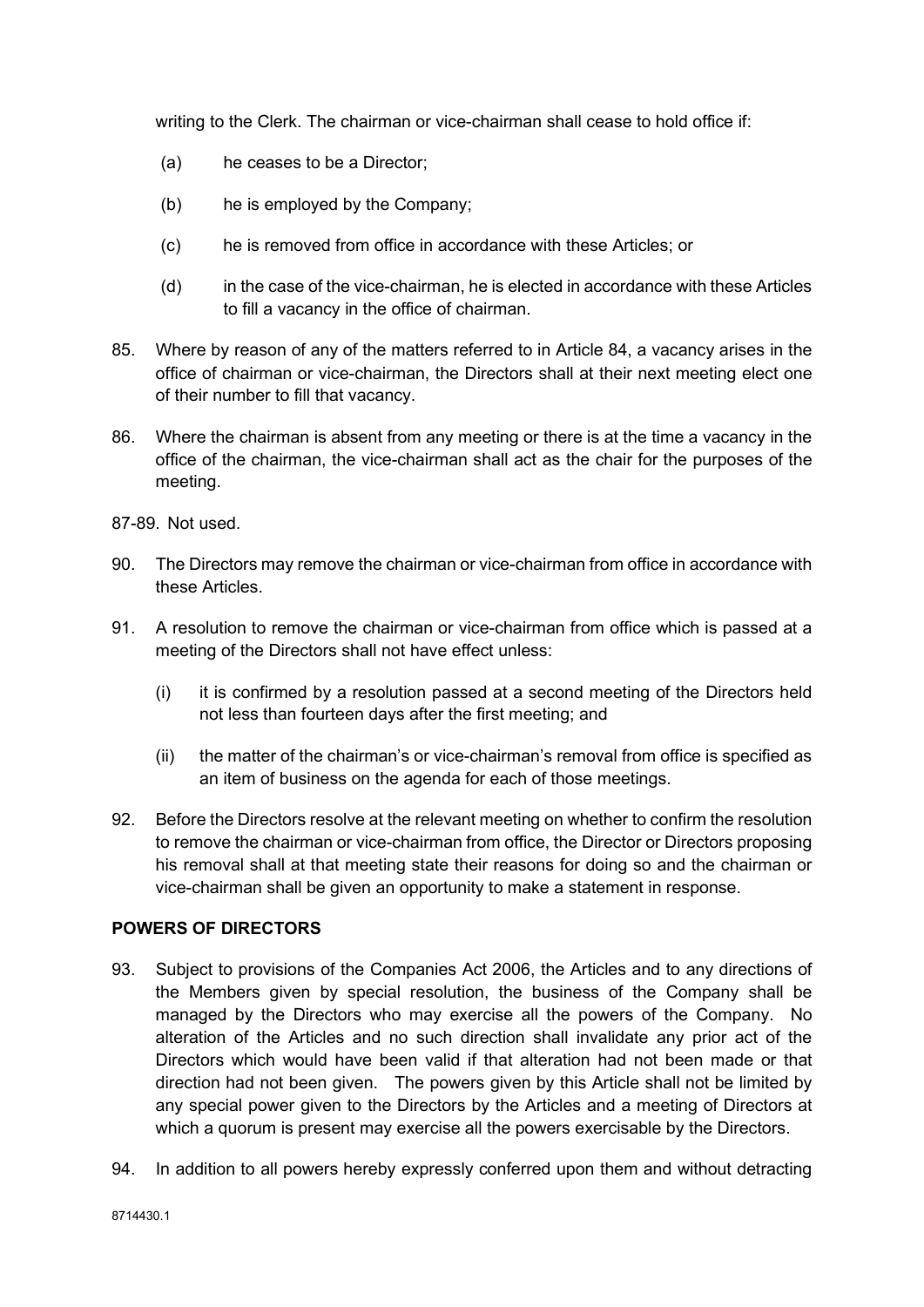from the generality of their powers under the Articles the Directors shall have the following powers, namely:

- (a) to expend the funds of the Company in such manner as they shall consider most beneficial for the achievement of the Object and to invest in the name of the Company such part of the funds as they may see fit and to direct the sale or transposition of any such investments and to expend the proceeds of any such sale in furtherance of the Object;
- (b) to enter into contracts on behalf of the Company.
- 95. In the exercise of their powers and functions, the Directors may consider any advice given by the Chief Executive Officer, Principals, and any other executive officer.
- 96. Any bank account in which any money of the Company is deposited shall be operated by the Directors in the name of the Company. All cheques and orders for the payment of money from such an account shall be signed by at least two signatories authorised by the Directors.

#### DIRECTORS' AND MEMBERS' CONFLICTS OF INTEREST

- 97. Any Director who has or can have any direct or indirect duty or personal interest (including but not limited to any Personal Financial Interest) which conflicts or may conflict with his duties as a Director shall disclose that fact to the Directors as soon as he becomes aware of it. A Director must absent himself from any discussions of the Directors in which it is possible that a conflict will arise between his duty to act solely in the interests of the Company (including fulfilling its charitable objects) and any duty or personal interest (including but not limited to any Personal Financial Interest).
- 98. For the purpose of Article 97, a Director has a Personal Financial Interest if that interest is in respect of the employment or remuneration of, or the provision of any other benefit to, that Director as permitted by and as defined by Articles 6.5 - 6.9.
- 98A. The Oxford Diocesan Board of Education shall not be deemed to have a conflict of loyalty or interest arising from its connection with the Church of England or its duty and functions under the Measure and no director appointed by them shall be deemed to have a conflict of loyalty arising from that appointment.
- 98B. If otherwise than a set out in Article 98A a conflict of interests arises for a director because of a duty of loyalty owed to another organisation or person and the conflict is not authorised by virtue of any other provision in the articles, the unconflicted directors may authorise such a conflict of interests where the following conditions apply:
	- (a) the conflicted director is absent from the part of the meeting at which there is discussion of any arrangement or transaction affecting that other organisation or person;
	- (b) the conflicted director does not vote on any such matter and is not to be counted when considering whether a quorum of directors is present at the meeting; and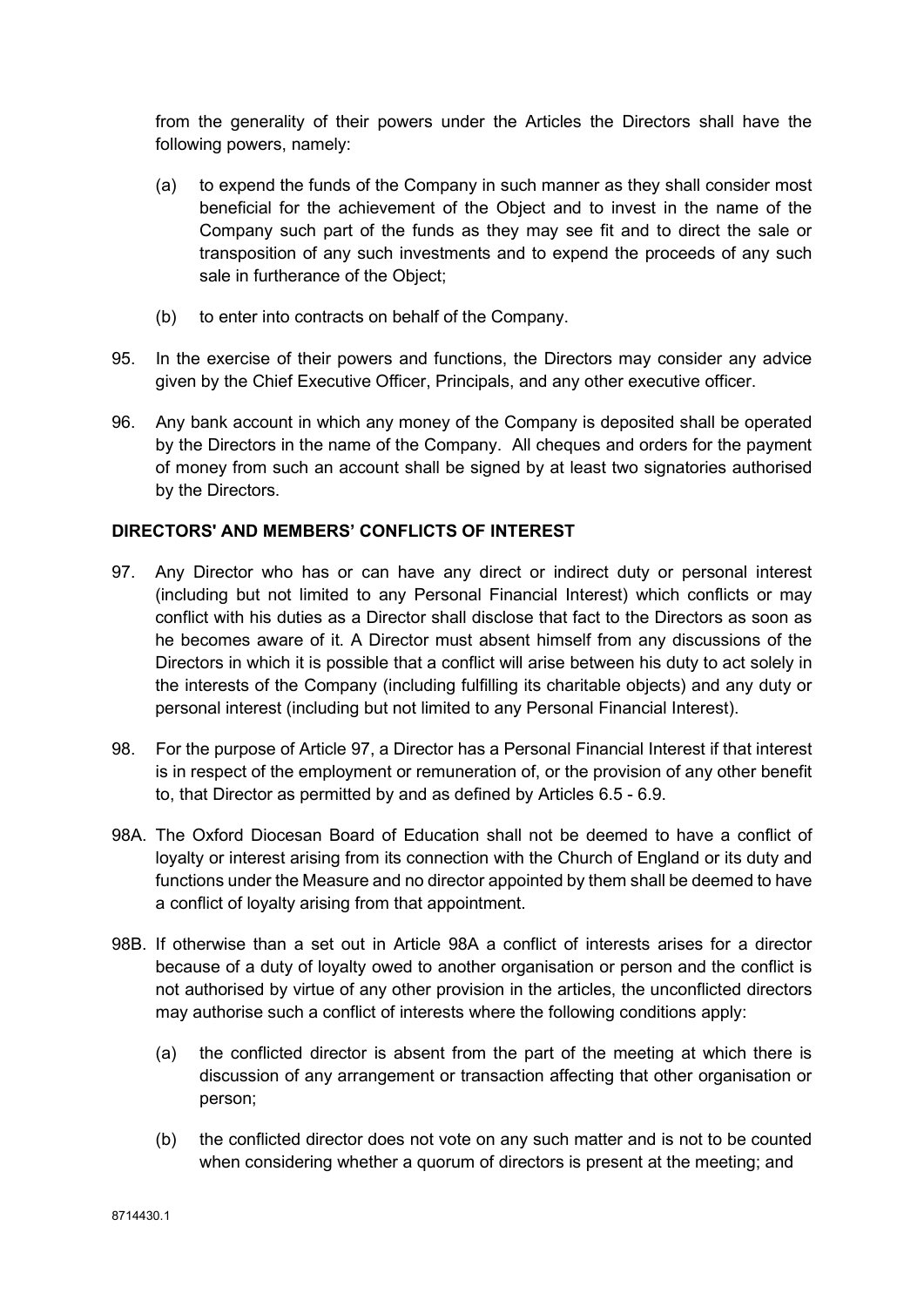(c) the unconflicted directors consider it is in the interests of the charity to authorise the conflict of interests in the circumstances applying.

In this article a conflict of interests arising because of a duty of loyalty owed to another organisation or person only refers to such a conflict which does not involve a direct or indirect benefit of any nature to a director or to a connected person.

#### MINUTES OF DIRECTORS' MEETINGS

99. The minutes of the proceedings of a meeting of the Directors shall be drawn up and entered into a book kept for the purpose by the person acting as Clerk for the purposes of the meeting; and shall be signed (subject to the approval of the Directors) at the same or next subsequent meeting by the person acting as chairman thereof.

# **COMMITTEES**

- 100. Subject to these Articles, the Directors:
	- (a) may appoint committees to be known as Local Governing Bodies for each Academy (and the same Local Governing Body may be appointed for more than one Academy); and
	- (b) may establish any other committee.
- 101. Subject to these Articles, the constitution, membership and proceedings of any committee shall be determined by the Directors. The establishment, terms of reference, constitution and membership of any committee of the Directors shall be reviewed at least once in every twelve months. The membership of any committee of the Directors may include persons who are not Directors, provided that (with the exception of the Local Governing Bodies) a majority of members of any such committee shall be Directors. Except in the case of a Local Governing Body, no vote on any matter shall be taken at a meeting of a committee of the Directors unless the majority of members of the committee present are Directors.
- 101A. The Directors shall ensure that any Local Governing Body shall include at least two Parent Local Governors.
- 101B. The Directors shall ensure that any Local Governing Body constituted:
	- (a) in respect of any Academy falling under Article  $4(a)(ii)$  that had previously been a Voluntary Controlled School immediately prior to conversion to Academy status shall have up to 25% of its members appointed by the Directors with the consent of the Oxford Diocesan Board of Education and that all its members shall sign an undertaking to the Oxford Diocesan Board of Education to uphold the designated religious character of the said Academy.
	- (b) in respect of any Academy falling under Article 4(a)(ii) that had previously been a Voluntary Aided School immediately prior to conversion to Academy status shall have all its members (except elected parent and any staff members) appointed by the Directors with the consent of the Oxford Diocesan Board of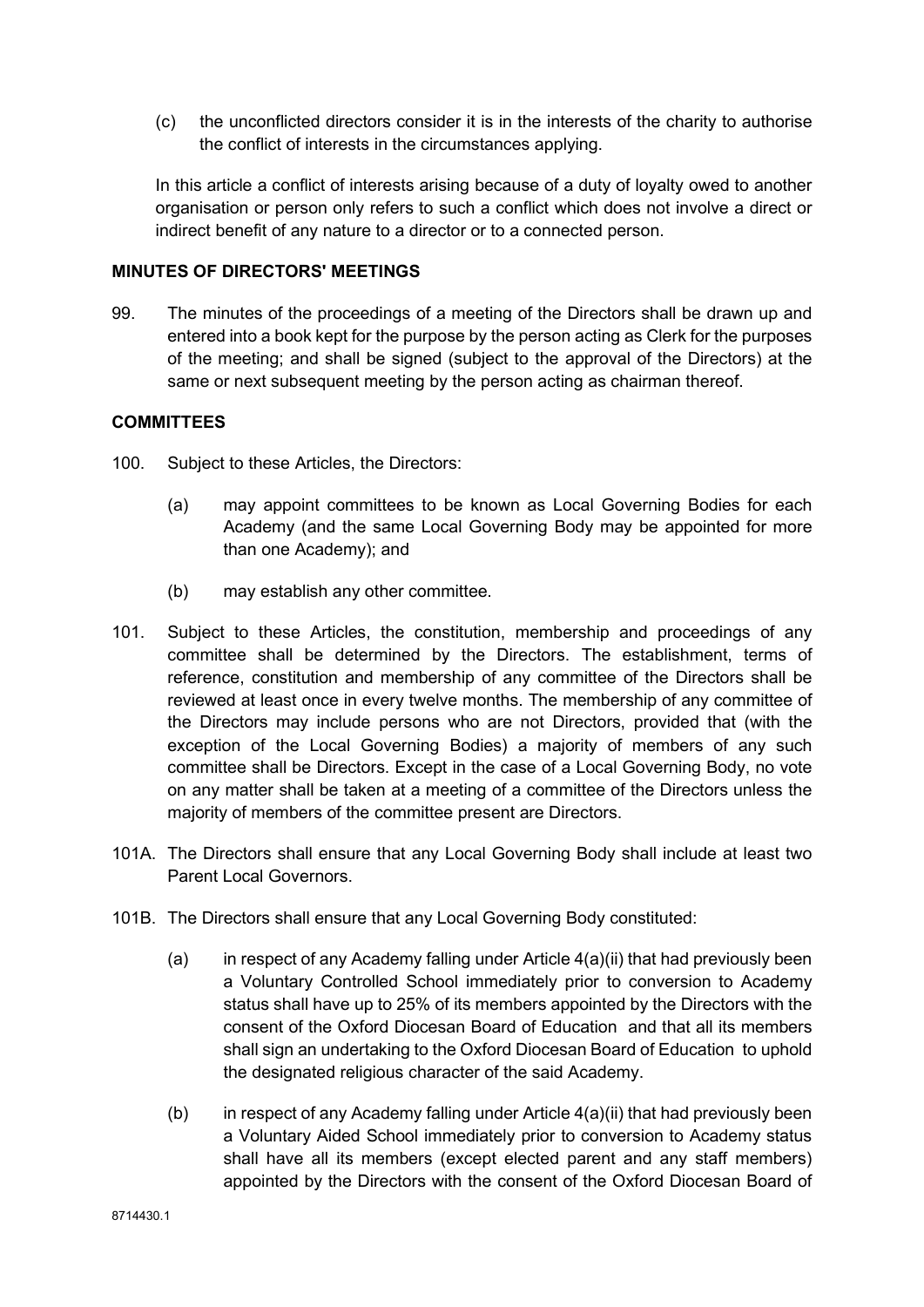Education and that all its members shall sign an undertaking to the Oxford Diocesan Board of Education to uphold the designated religious character of the said Academy.

- (c) in respect of any Academy falling under Article  $4(a)(i)$  shall recognise and support the individual ethos of the said Academy as a School not designated as having a religious character.
- 102. Any power of delegation exercised under Article 105 in relation to the establishment of a Local Governing Body for an Academy shall be by way of Scheme of Delegation. The form of Scheme of Delegation to be used may be attached to these Articles and amended by the Directors from time to time.
- 103. All members of a Local Governing Body shall upon their appointment or election, and before exercising any duties as a member of the Local Governing Body, give a written undertaking to the Members, Directors and the Site Trustees to uphold the Object of the Company. If they refuse to give such an undertaking they shall immediately be disqualified from holding office.
- 104. The functions, duties and proceedings of the Local Governing Bodies or committees shall be subject to regulations made by the Directors from time to time. Local Governing Bodies may also be established solely for the purpose of fulfilling an advisory function to the board of Directors.

# DELEGATION

- 105. The Directors may delegate any of their powers or functions (including the power to sub-delegate) to any Director, committee (including any Local Governing Body), the Chief Executive Officer, the Principals or any other holder of an executive office. Any such delegation shall be made in writing and subject to any conditions the Directors may impose, and may be revoked or altered.
- 105A. A Director, committee (including any Local Governing Body), the Chief Executive Officer or any other holder of an executive office to whom a power or function of the Directors is delegated under Article 105 may further sub-delegate those powers or functions (or any of them) to a further person. Where any power or function of the Directors is sub-delegated by any person to whom it has been delegated, that person must inform the Directors as soon as reasonably practicable which powers and functions have been further delegated and to whom, and any such sub-delegation shall be made subject to any conditions the Directors may impose, and may be revoked or altered by the Directors.
- 106. Where any power or function of the Directors has been exercised by any committee (including any Local Governing Body) , any Director , the Chief Executive Officer, the Principals or any other holder of an executive office, or a person to whom a power or function has been sub-delegated under Article 105A, that person or committee shall report to the Directors in respect of any action taken or decision made with respect to the exercise of that power or function at the meeting of the Directors immediately following the taking of the action or the making of the decision.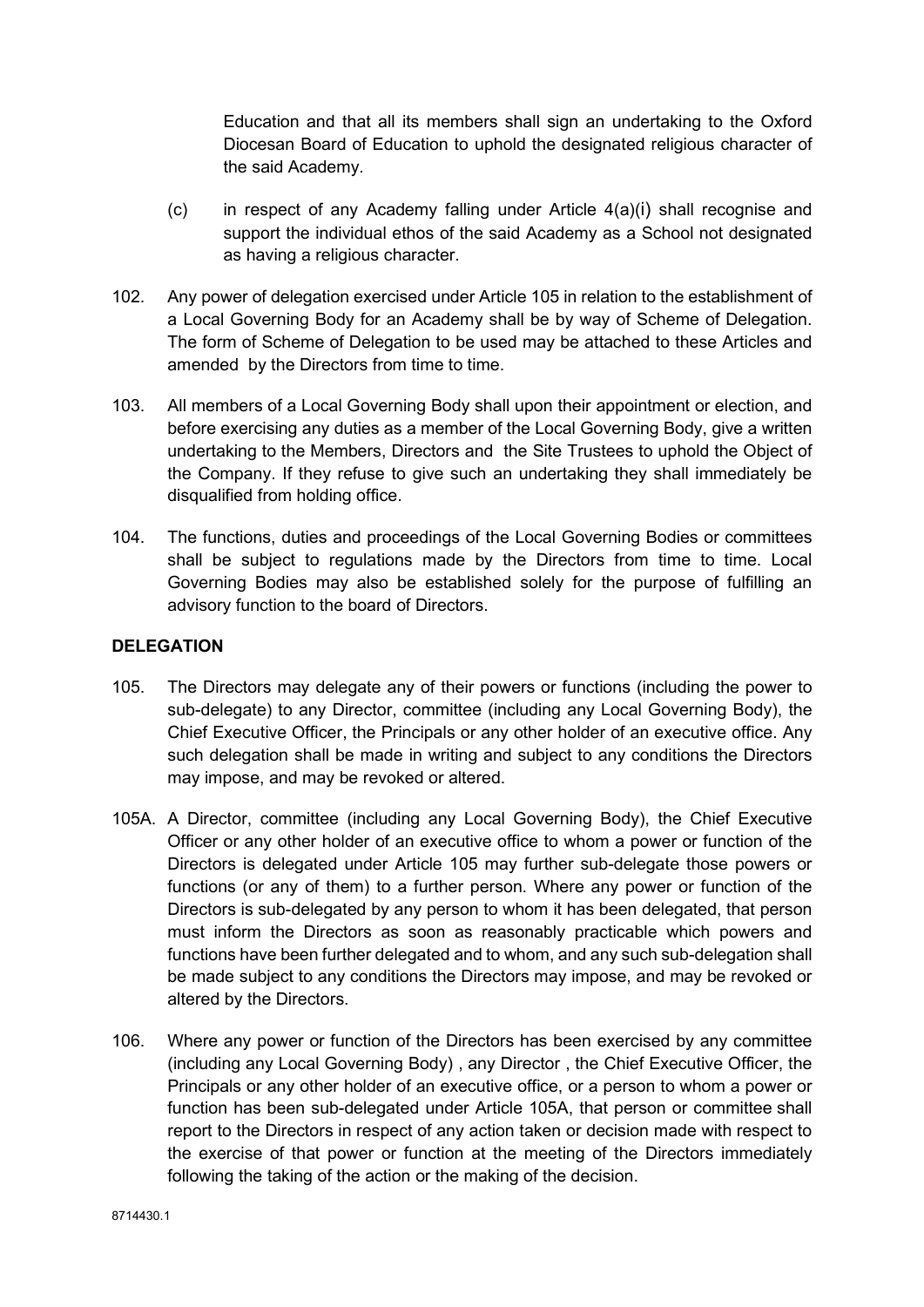## CHIEF EXECUTIVE OFFICER, PRINCIPALS AND STAFF

- 107. The Directors, with the involvement and consent of the Oxford Diocesan Board of Education and having made use of any relevant powers under section 124A of the School Standards and Framework Act 1998 may appoint the Chief Executive Officer and the Principals of the Academies. Subject to Article 105A the Directors may delegate such powers and functions as they consider are required by the Chief Executive Officer and Principals for the internal organisation, management and control of the Academies (including the implementation of all policies approved by the Directors and for the direction of the teaching and curriculum at the Academies).
- 107A. In appointing staff the Directors will have regard where relevant to their powers under section 124A of the School Standards and Framework Act 1998 and to their power where relevant to declare an occupational requirement for the purposes of Part 1 of Schedule 9 of the Equality Act 2010 for non-teaching appointments where they believe this to be justified.

#### MEETINGS OF THE DIRECTORS

- 108. Subject to these Articles, the Directors may regulate their proceedings as they think fit.
- 109. The Directors shall hold at least three meetings in every school year. Meetings of the Directors shall be convened by the Clerk. In exercising his functions under this Article the Clerk shall comply with any direction:
	- (a) given by the Directors; or
	- (b) given by the chairman of the Directors or, in his absence or where there is a vacancy in the office of chairman, the vice-chairman of the Directors, so far as such direction is not inconsistent with any direction given as mentioned in (a) above.
- 110. Any three Directors may, by notice in writing given to the Clerk, requisition a meeting of the Directors; and it shall be the duty of the Clerk to convene such a meeting as soon as is reasonably practicable.
- 111. Each Director shall be given at least seven clear days before the date of a meeting:
	- (i) notice in writing thereof, signed by the Clerk, and sent to each Director at the address provided by each Director from time to time; and
	- (ii) a copy of the agenda for the meeting,

provided that where the chairman or, in his absence or where there is a vacancy in the office of chairman, the vice-chairman, so determines on the ground that there are matters demanding urgent consideration, it shall be sufficient if the written notice of a meeting, and the copy of the agenda thereof are given within such shorter period as he directs.

112. The convening of a meeting and the proceedings conducted thereat shall not be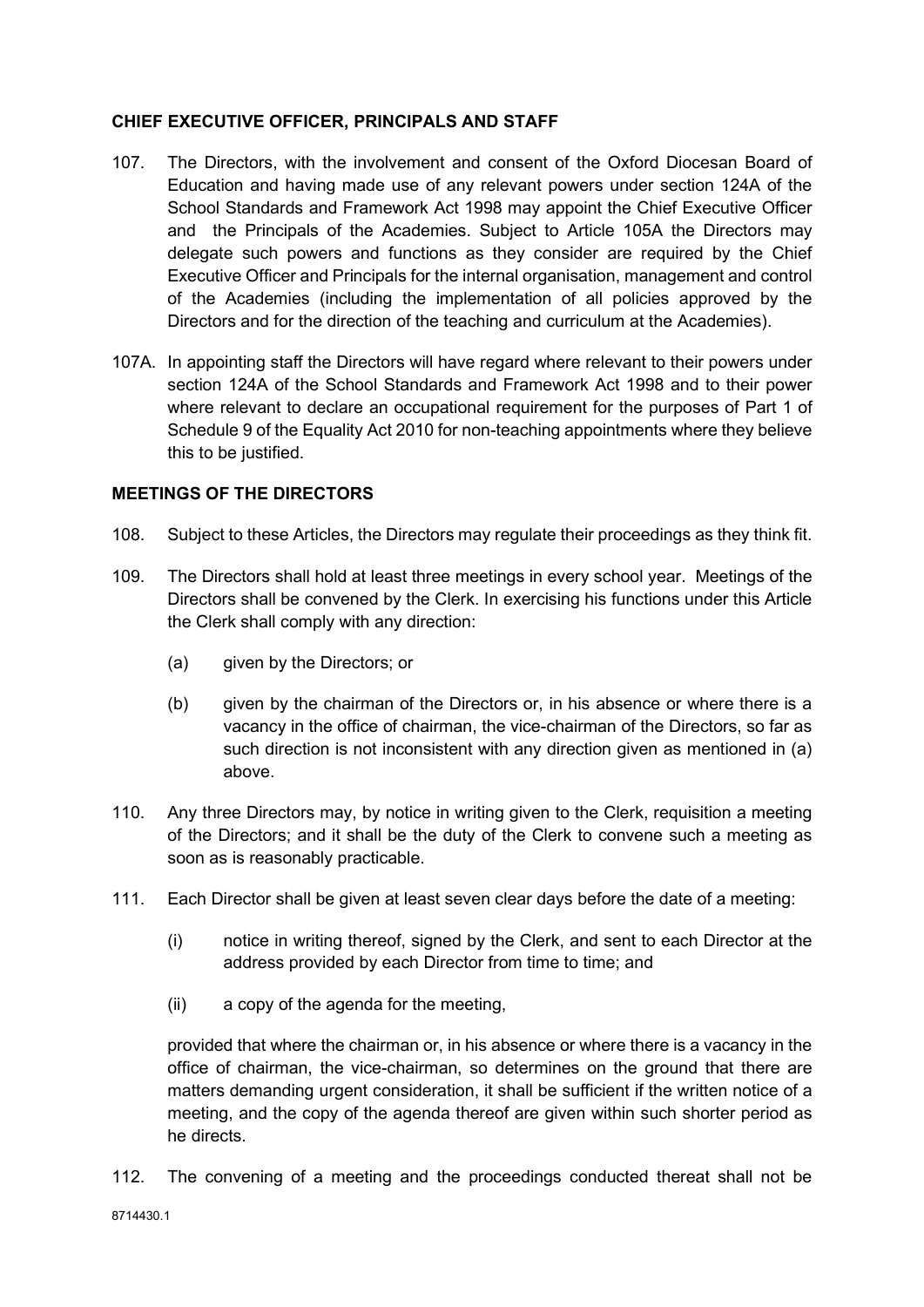invalidated by reason of any individual not having received written notice of the meeting or a copy of the agenda thereof.

- 113. A resolution to rescind or vary a resolution carried at a previous meeting of the Directors shall not be proposed at a meeting of the Directors unless the consideration of the rescission or variation of the previous resolution is a specific item of business on the agenda for that meeting.
- 114. A meeting of the Directors shall be terminated forthwith if:
	- (a) the Directors so resolve; or
	- (b) the number of Directors present ceases to constitute a quorum for a meeting of the Directors in accordance with Article 117, subject to Article 119.
- 115. Where in accordance with Article 114 a meeting is not held or is terminated before all the matters specified as items of business on the agenda for the meeting have been disposed of, a further meeting shall be convened by the Clerk as soon as is reasonably practicable, but in any event within seven days of the date on which the meeting was originally to be held or was so terminated.
- 116. Where the Directors resolve in accordance with Article 114 to adjourn a meeting before all the items of business on the agenda have been disposed of, the Directors shall before doing so determine the time and date at which a further meeting is to be held for the purposes of completing the consideration of those items, and they shall direct the Clerk to convene a meeting accordingly.
- 117. Subject to Article 119 the quorum for a meeting of the Directors, and any vote on any matter thereat, shall be any three Directors, or, where greater, any one third (rounded up to a whole number) of the total number of Directors holding office at the date of the meeting, who are in each case present at the meeting and entitled to vote on the matters to be resolved.
- 118. The Directors may act notwithstanding any vacancies in their number, but, if the numbers of Directors is less than the number fixed as the quorum, the continuing Directors may act only for the purpose of filling vacancies or of calling a General Meeting.
- 119. The quorum for the purposes of:
	- (i) any vote on the removal of a Director in accordance with Article 66;

and

(ii) any vote on the removal of the chairman of the Directors in accordance with Articles 90

shall be any two-thirds (rounded up to a whole number) of the persons who are at the time Directors present at the meeting and entitled to vote on those respective matters.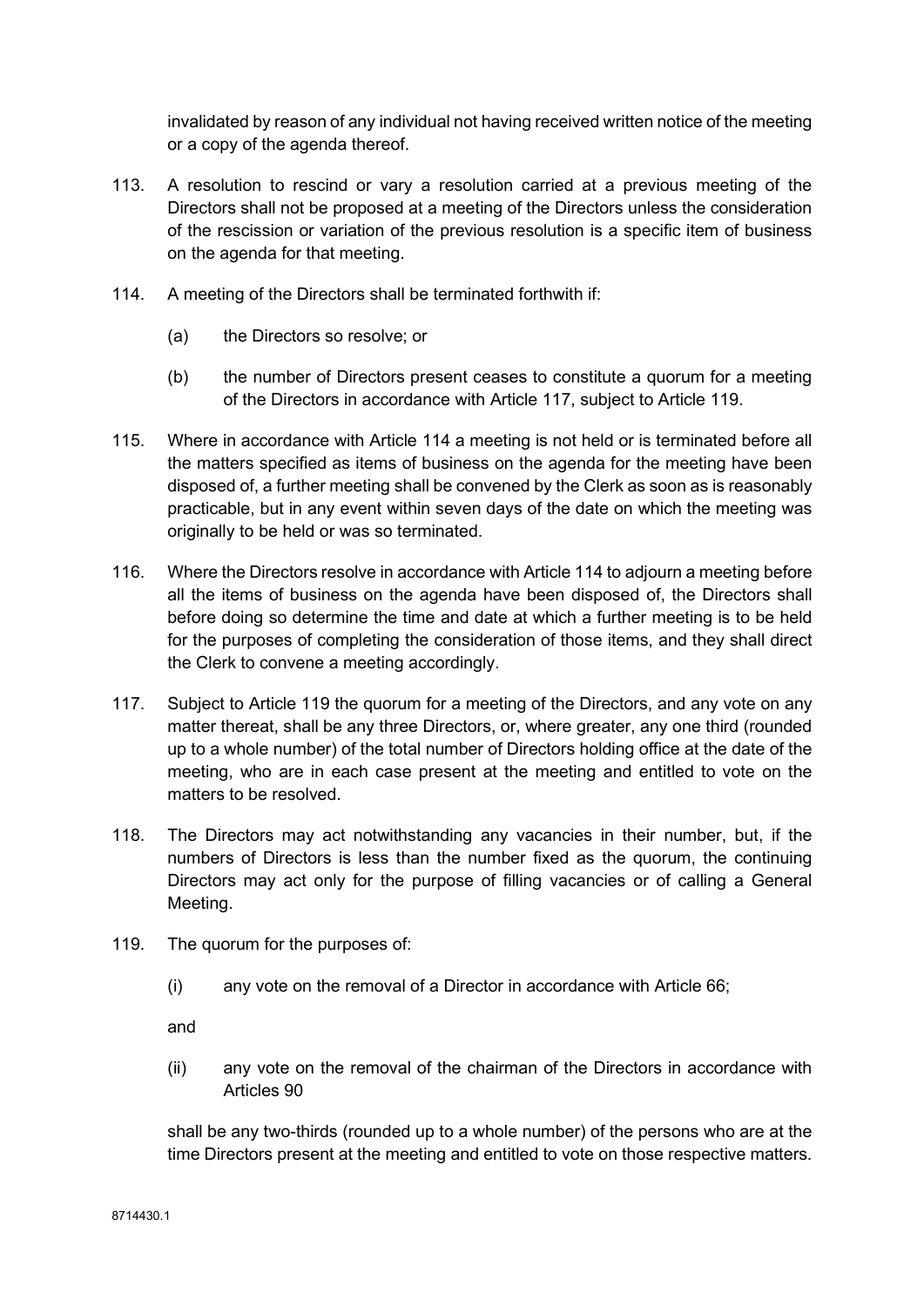- 120. Subject to these Articles, every question to be decided at a meeting of the Directors shall be determined by a majority of the votes of the Directors present and voting on the question. Every Director shall have one vote.
- 121. Subject to Articles 117 119, where there is an equal division of votes, the chairman of the meeting shall have a casting vote in addition to any other vote he may have.
- 122. The proceedings of the Directors shall not be invalidated by
	- (a) any vacancy among their number; or
	- (b) any defect in the election, appointment or nomination of any Director.
- 123. A resolution in writing, signed by all the Directors entitled to receive notice of a meeting of Directors or of a committee of Directors, shall be valid and effective as if it had been passed at a meeting of Directors or (as the case may be) a committee of Directors duly convened and held. Such a resolution may consist of several documents in the same form, each signed by one or more of the Directors.
- 124. Subject to Article 125, the Directors shall ensure that a copy of:
	- (a) the agenda for every meeting of the Directors;
	- (b) the draft minutes of every such meeting, if they have been approved by the person acting as chairman of that meeting;
	- (c) the signed minutes of every such meeting; and
	- (d) any report, document or other paper considered at any such meeting,

are, as soon as is reasonably practicable, made available at every Academy to persons wishing to inspect them.

- 125. There may be excluded from any item required to be made available in pursuance of Article 124, any material relating to:
	- (a) a named Teacher or other person employed, or proposed to be employed, at any Academy;
	- (b) a named pupil or named student at, or candidate for admission or referral to, any Academy; and
	- (c) any matter which, by reason of its nature, the Directors are satisfied should remain confidential.
- 126. Any Director shall be able to participate in meetings of the Directors by telephone or video conference provided that:
	- (a) he has given notice of his intention to do so detailing the telephone number on which he can be reached and/or appropriate details of the video conference suite from which he shall be taking part at the time of the meeting at least 48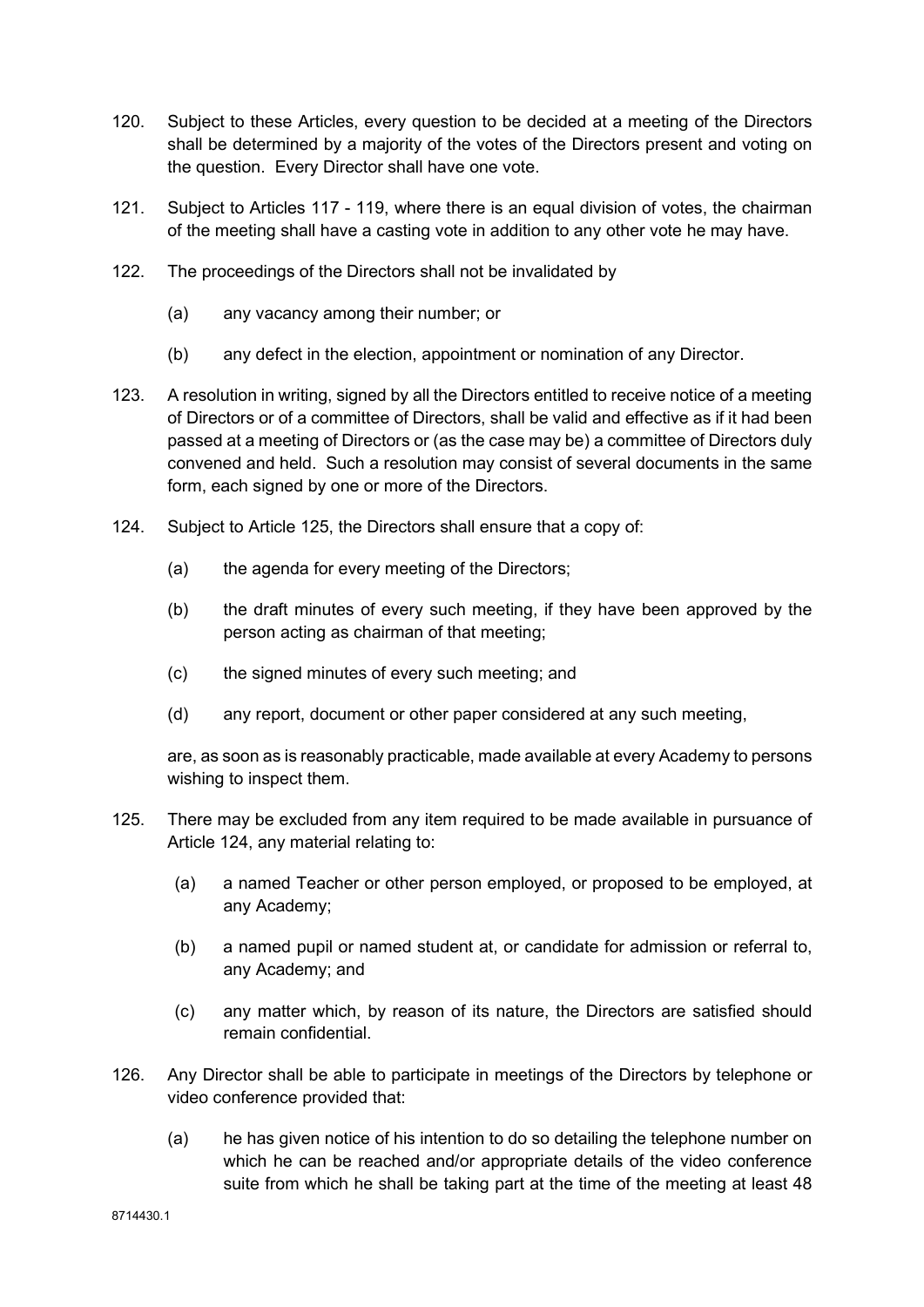hours before the meeting; and

(b) the Directors have access to the appropriate equipment.

If after all reasonable efforts it does not prove possible for the person to participate by telephone or video conference the meeting may still proceed with its business provided it is otherwise quorate.

## PATRONS AND HONORARY OFFICERS

127. The Directors may from time to time appoint any person whether or not a Member of the Company to be a patron of the Company or to hold any honorary office and may determine for what period he is to hold such office.

## THE SEAL

128. The seal, if any, shall only be used by the authority of the Directors or of a committee of Directors authorised by the Directors. The Directors may determine who shall sign any instrument to which the seal is affixed and unless otherwise so determined it shall be signed either by two Directors or by a Director and the company secretary (if so authorised).

## **ACCOUNTS**

129. Accounts shall be prepared in accordance with the relevant statement of recommended practice published by the Charity Commission from time to time (the "Statement of Recommended Practice") as if the Company was a non-exempt charity and Parts 15 and 16 of the Companies Act 2006 and shall file these with the Secretary of State and the Principal Regulator by 31 December each Academy Financial Year.

## ANNUAL REPORT

130. The Directors shall prepare its Annual Report in accordance with the Statement of Recommended Practice as if the Company was a non-exempt charity and shall file these with the Secretary of State and the Principal Regulator by 31 December each Academy Financial Year.

#### CONFIRMATION STATEMENT

131. The Directors shall comply with their obligations under Part 24 of the Companies Act 2006 (or any statutory re-enactment or modification of that Act) with regard to the preparation of a confirmation statement to the Registrar of Companies and will supply a copy of the confirmation statement to the Secretary of State and the Principal Regulator by 31 December each Academy Financial Year.

#### **NOTICES**

132. Any notice to be given to or by any person pursuant to these Articles (other than a notice calling a meeting of the Directors) shall be in writing or shall be given using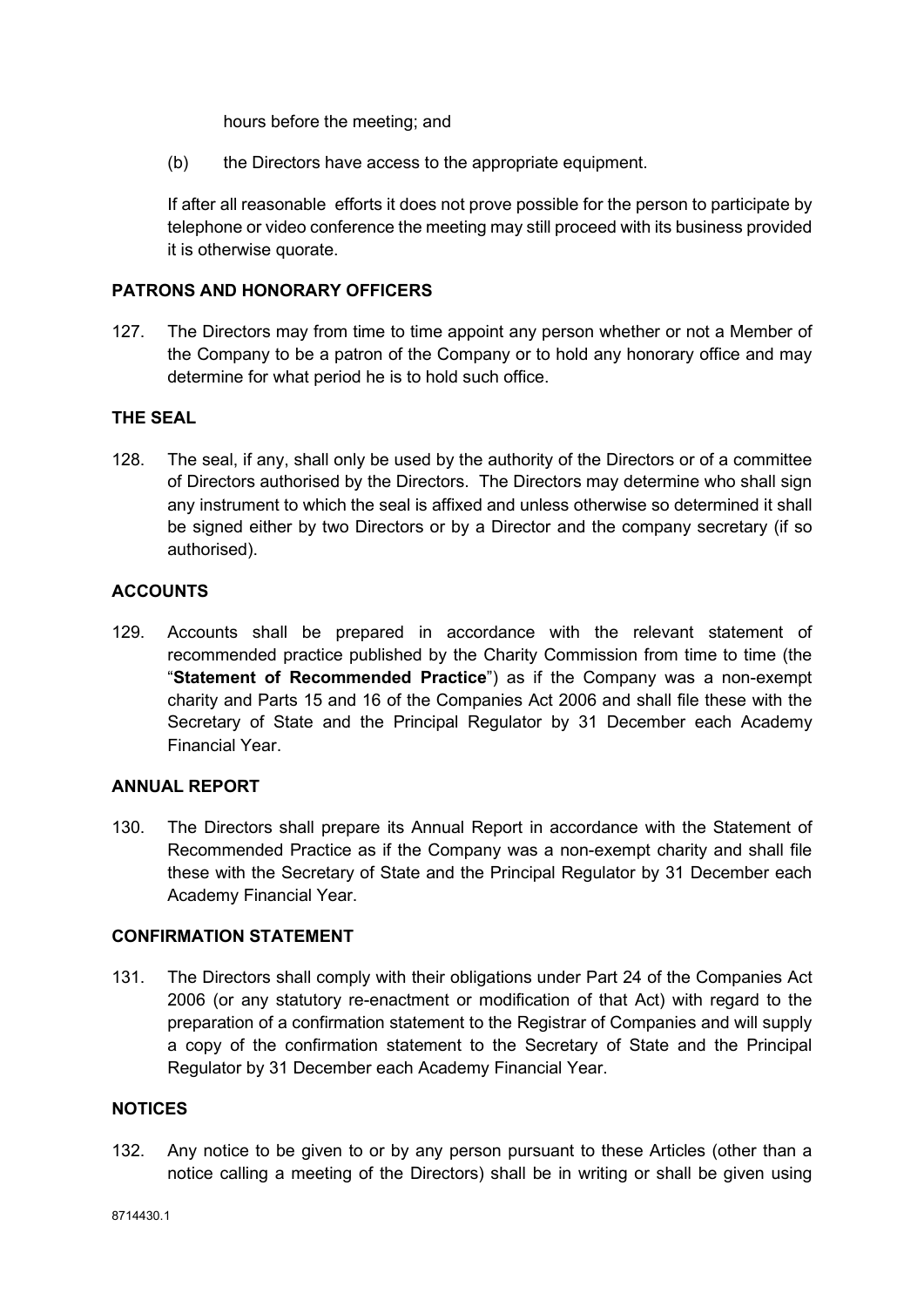electronic communications to an address for the time being notified for that purpose to the person giving the notice. In these Articles, "address" in relation to electronic communications, includes a number or address used for the purposes of such communications.

- 133. A notice may be given by the Company to a Member either personally or by sending it by post in a prepaid envelope addressed to the Member at his registered address or by leaving it at that address or by giving it using electronic communications to an address for the time being notified to the Company by the Member. A Member whose registered address is not within the United Kingdom and who gives to the Company an address within the United Kingdom at which notices may be given to him, or an address to which notices may be sent using electronic communications, shall be entitled to have notices given to him at that address, but otherwise no such Member shall be entitled to receive any notice from the Company.
- 134. A Member present, either in person or by proxy, at any meeting of the Company shall be deemed to have received notice of the meeting and, where necessary, of the purposes for which it was called.
- 135. Proof that an envelope containing a notice was properly addressed, prepaid and posted shall be conclusive evidence that the notice was given. Proof that a notice contained in an electronic communication was sent in accordance with guidance issued by the Institute of Chartered Secretaries and Administrators shall be conclusive evidence that the notice was given. A notice shall be deemed to be given at the expiration of 48 hours after the envelope containing it was posted or, in the case of a notice contained in an electronic communication, at the expiration of 48 hours after the time it was sent.

## INDEMNITY

136. Subject to the provisions of the Companies Act 2006 and Article 6.3 every Director or other officer or auditor of the Company shall be indemnified out of the assets of the Company against any liability incurred by him in that capacity in defending any proceedings, whether civil or criminal, in which judgment is given in favour or in which he is acquitted or in connection with any application in which relief is granted to him by the court from liability for negligence, default, breach of duty or breach of trust in relation to the affairs of the Company.

## RULES

- 137. The Directors with the written consent of the Oxford Diocesan Board of Education may from time to time make such rules or bye laws as they may deem necessary or expedient or convenient for the proper conduct and management of the Company, and in particular but without prejudice to the generality of the foregoing, they may by such rules or bye laws regulate:
	- (a) the setting aside of the whole or any part or parts of the Company's premises at any particular time or times or for any particular purpose or purposes;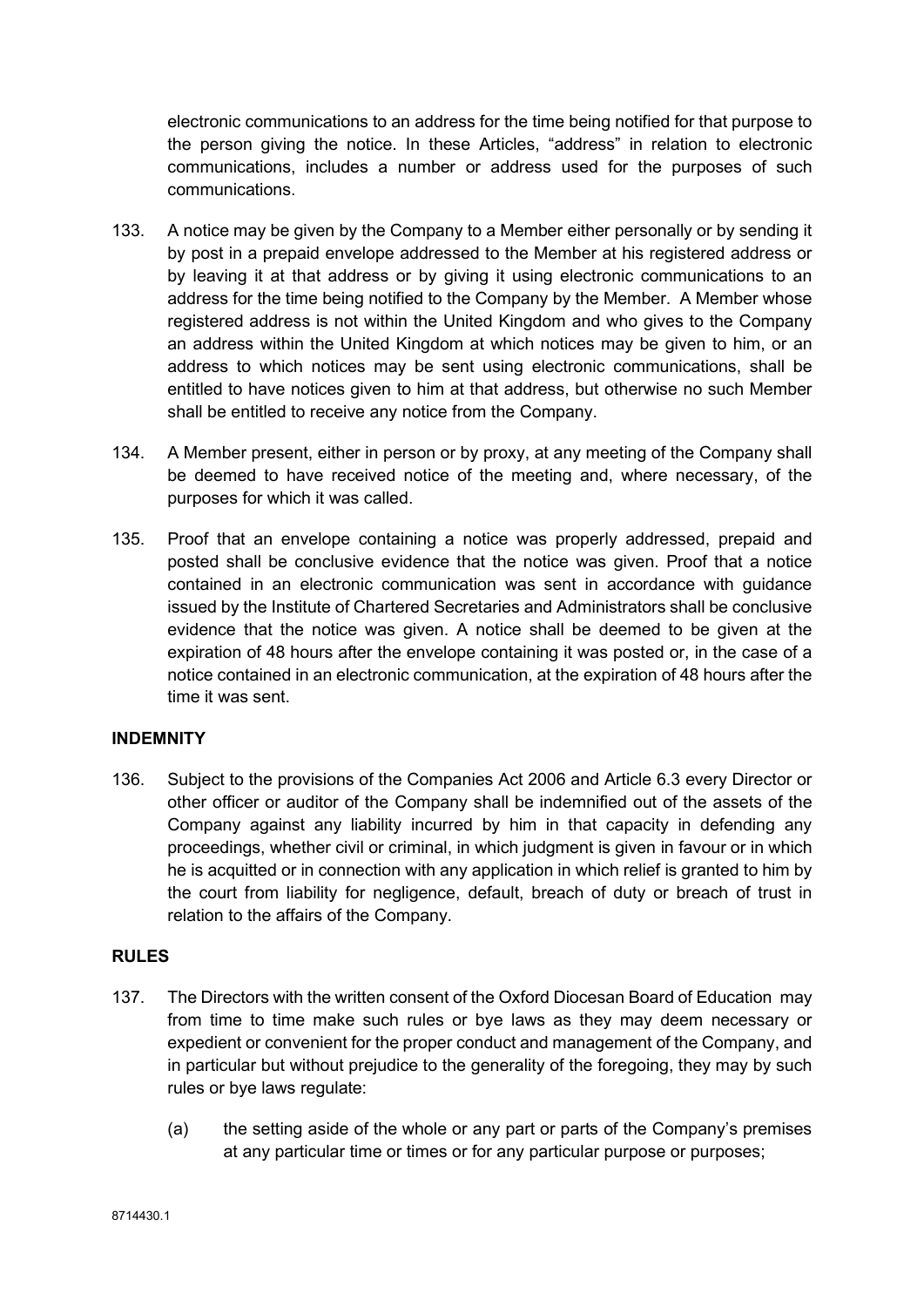- (b) the procedure at General Meetings and meetings of the Directors and committees of the Directors and meetings of the Local Governing Bodies in so far as such procedure is not regulated by the Articles; and
- (c) generally, all such matters as are commonly the subject matter of company rules.
- 138. The Company in General Meeting shall have power to alter, add or to repeal the rules or bye laws but only with the written consent of the Oxford Diocesan Board of Education . Provided that no rule or bye law shall be inconsistent with, or shall affect or repeal anything contained in these Articles.

## AVOIDING INFLUENCED COMPANY STATUS

- 139. Notwithstanding the number of Members from time to time, the maximum aggregate number of votes exercisable by Local Authority Associated Persons shall never exceed 19.9% of the total number of votes exercisable by Members in General Meeting and the votes of the other Members having a right to vote at the meeting will be increased on a pro-rata basis.
- 140. No person who is a Local Authority Associated Person may be appointed or elected as a Director if, once the appointment or election had taken effect, the number of Directors who are Local Authority Associated Persons would represent 20% or more of the total number of Directors. Upon any resolution put to the Directors, the maximum aggregate number of votes exercisable by any Directors who are Local Authority Associated Persons shall represent a maximum of 19.9% of the total number of votes cast by the Directors on such a resolution and the votes of the other Directors having a right to vote at the meeting will be increased on a pro-rata basis.
- 141. No person who is a Local Authority Associated Person is eligible to be appointed or elected to the office of Director unless his appointment or election to such office is authorised by the local authority to which he is associated.
- 142. If at the time of either his becoming a Member of the Company or his first appointment or election to office as a Director any Member or Director was not a Local Authority Associated Person but later becomes so during his membership or tenure as a Director he shall be deemed to have immediately resigned his membership and/or resigned from his office as a Director as the case may be.
- 143. If at any time the number of Directors or Members who are also Local Authority Associated Persons would (but for Articles 139 - 142 inclusive) represent 20% or more of the total number of Directors or Members (as the case may be) then a sufficient number of the Directors or Members (as the case may be) who are Local Authority Associated Persons shall be deemed to have resigned as Directors or Members (as the case may be) immediately before the occurrence of such an event to ensure that at all times the number of such Directors or Members (as the case may be) is never equal to or greater than 20% of the total number of Directors or Members (as the case may be). Directors or Members (as the case may be) who are Local Authority Associated Persons shall be deemed to have resigned in order of their appointment or